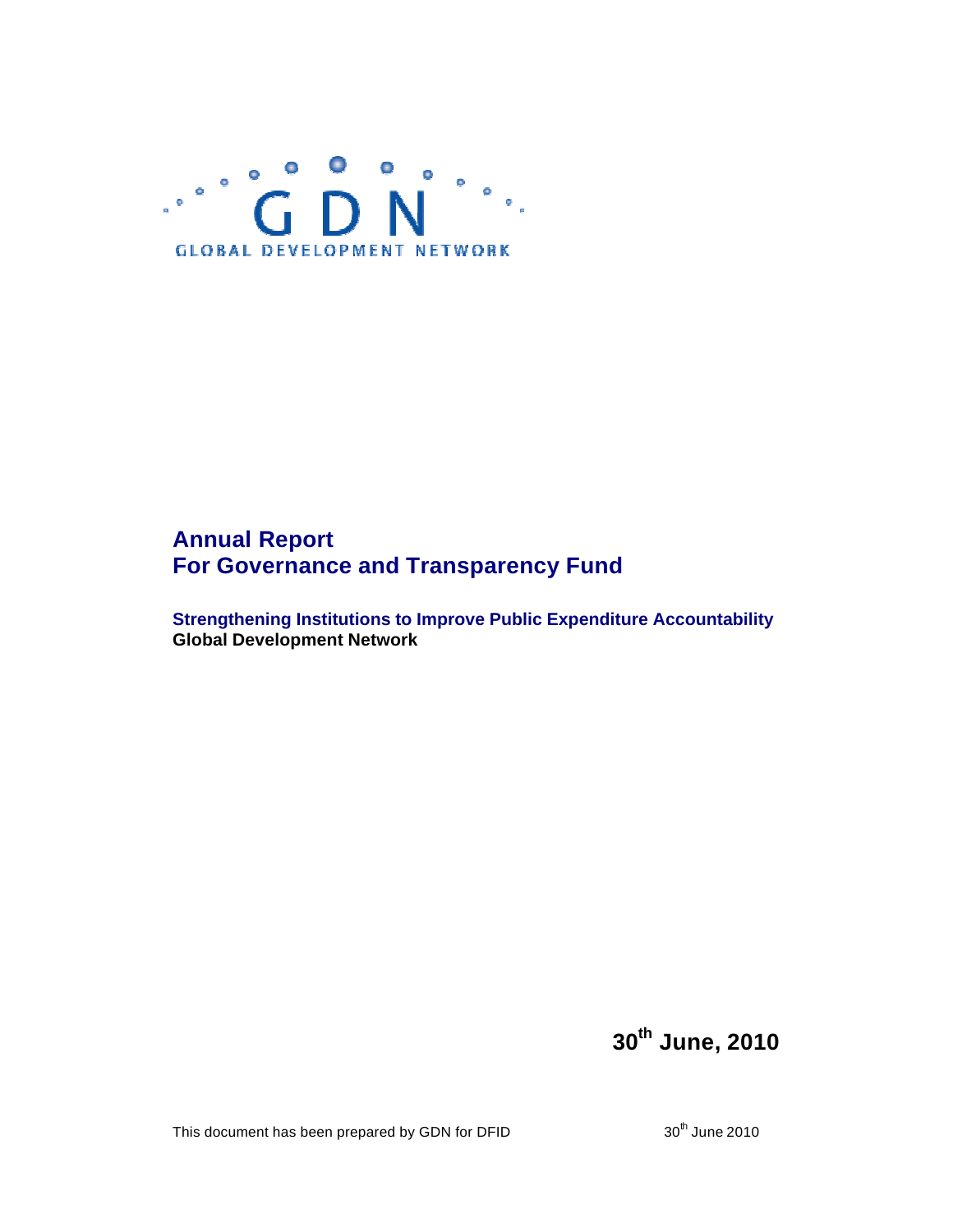## **Table of Contents**

| 1.  |                                                    | 2        |
|-----|----------------------------------------------------|----------|
| 2.  |                                                    |          |
| 3.  |                                                    | $\Delta$ |
| 4.  |                                                    |          |
| 5.  |                                                    |          |
| 6.  |                                                    |          |
| 7.  |                                                    | 10       |
| 8.  |                                                    |          |
| 9.  | Emerging Impact on Governance and Transparency  11 |          |
| 10. | <b>Cross-Cutting Issues.</b>                       | 14       |
| 11. |                                                    | 14       |
| 12. |                                                    | 16       |
| 13. |                                                    | 17       |

#### **Annexes (Please see zipped folder)**

Annex 1 – Achievement Rating Scale

- Annex 2 Programme Logframe
- Annex 3 Annual Financial Report
- Annex 4 Materials Produced
- Annex 5 Web Update
- Annex 6 Annual Work Plan
- Annex 7 Project Workshops
- Annex 8 List of Countries
- Annex 9 List of Implementing Partners
- Annex 10 Contacts
- Annex 11 M&E Plan
- Annex 12 Baseline Report
- Annex 13 Activity to Outcome Indicators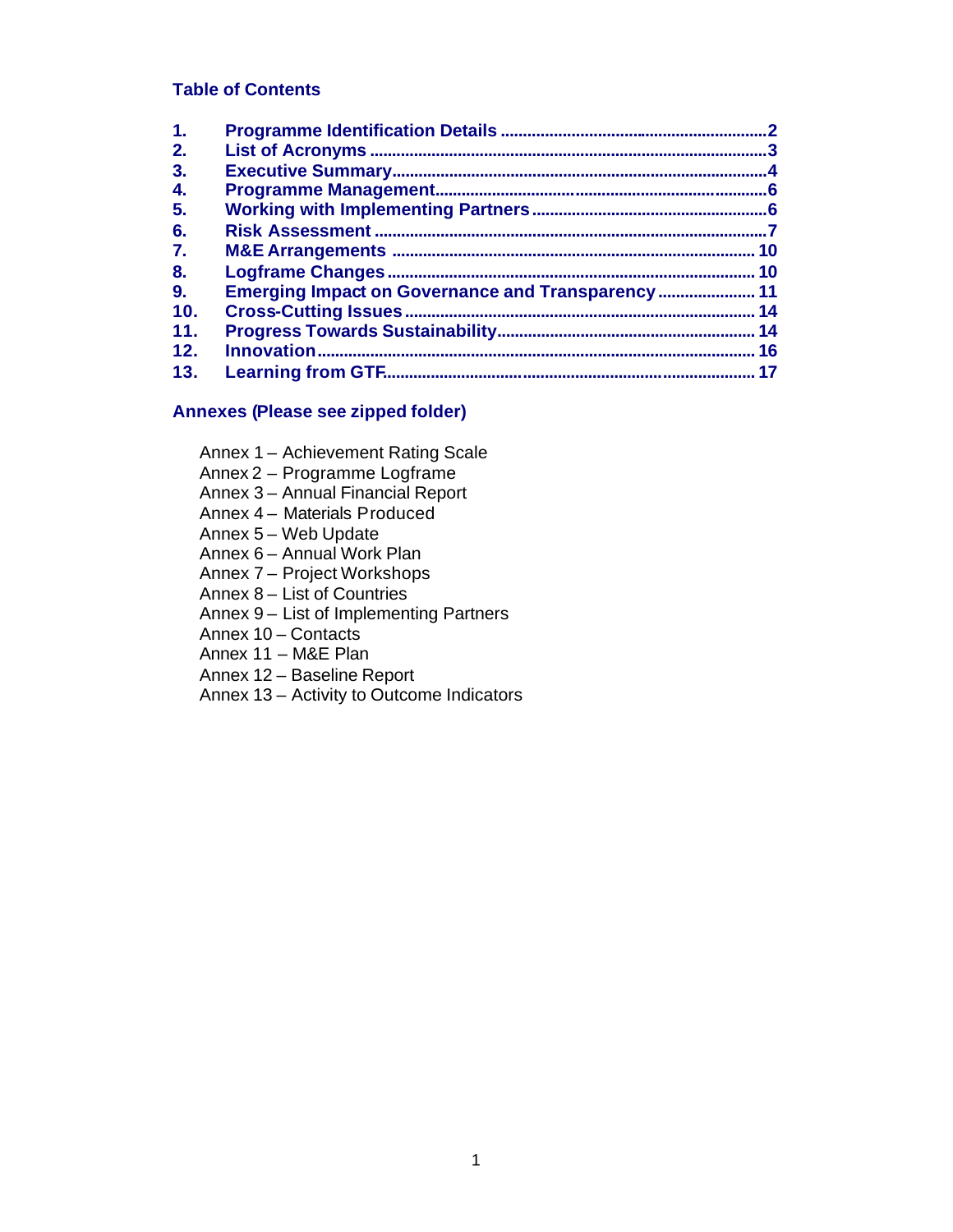# **1. Programme Identification Details**

| <b>GTF Number</b>                                      | CN-164                                                                                                                                                                                                                                                                                                                                                                                                                                                                                                                                                                                                                                                                                                                                                                                                                                                                                                                                                                                                                                                                                                                         |
|--------------------------------------------------------|--------------------------------------------------------------------------------------------------------------------------------------------------------------------------------------------------------------------------------------------------------------------------------------------------------------------------------------------------------------------------------------------------------------------------------------------------------------------------------------------------------------------------------------------------------------------------------------------------------------------------------------------------------------------------------------------------------------------------------------------------------------------------------------------------------------------------------------------------------------------------------------------------------------------------------------------------------------------------------------------------------------------------------------------------------------------------------------------------------------------------------|
| <b>Short Title of Programme</b>                        | Strengthening Institutions to Improve Public                                                                                                                                                                                                                                                                                                                                                                                                                                                                                                                                                                                                                                                                                                                                                                                                                                                                                                                                                                                                                                                                                   |
|                                                        | <b>Expenditure Accountability</b>                                                                                                                                                                                                                                                                                                                                                                                                                                                                                                                                                                                                                                                                                                                                                                                                                                                                                                                                                                                                                                                                                              |
| <b>Name of Lead Institution</b>                        | The Global Development Network (GDN)                                                                                                                                                                                                                                                                                                                                                                                                                                                                                                                                                                                                                                                                                                                                                                                                                                                                                                                                                                                                                                                                                           |
| <b>Start date</b>                                      | 16.10.2008                                                                                                                                                                                                                                                                                                                                                                                                                                                                                                                                                                                                                                                                                                                                                                                                                                                                                                                                                                                                                                                                                                                     |
| <b>End date:</b>                                       | 30.06.2013                                                                                                                                                                                                                                                                                                                                                                                                                                                                                                                                                                                                                                                                                                                                                                                                                                                                                                                                                                                                                                                                                                                     |
| <b>Amount of DFID Funding:</b>                         | GBP 4,993,829                                                                                                                                                                                                                                                                                                                                                                                                                                                                                                                                                                                                                                                                                                                                                                                                                                                                                                                                                                                                                                                                                                                  |
| <b>Brief Summary of Programme:</b>                     | The project aims to improve development<br>outcomes by increasing the effectiveness with<br>which governments allocate and use their<br>will<br>strengthen<br>It<br>analytical<br>resources.<br>underpinnings of the policy debates around<br>public expenditure priorities and their impact,<br>thus improving the governance of public<br>service delivery in 15 countries. Through this<br>approach, the project intends to achieve four<br>key outcomes:<br>Expanded institutional capacity for public<br>expenditure monitoring and analysis,<br>development of policy alternatives, and<br>constructive engagement in a peer-<br>learning environment<br>Increased use of evidence-based policy<br>$\bullet$<br>reforms in social sectors<br>Internationally comparable information on<br>$\bullet$<br>public expenditures, incidence (who<br>benefits), effectiveness, and policy<br>alternatives that will begin to build<br>benchmarks for the quality of public<br>spending<br>Creation of a strong network of institutions<br>$\bullet$<br>to share training materials, templates for<br>analysis and communication |
| List all countries where activities have               | Annex 8                                                                                                                                                                                                                                                                                                                                                                                                                                                                                                                                                                                                                                                                                                                                                                                                                                                                                                                                                                                                                                                                                                                        |
| taken or will take place                               |                                                                                                                                                                                                                                                                                                                                                                                                                                                                                                                                                                                                                                                                                                                                                                                                                                                                                                                                                                                                                                                                                                                                |
| List all implementing partners in each                 | Annex <sub>9</sub>                                                                                                                                                                                                                                                                                                                                                                                                                                                                                                                                                                                                                                                                                                                                                                                                                                                                                                                                                                                                                                                                                                             |
| country                                                |                                                                                                                                                                                                                                                                                                                                                                                                                                                                                                                                                                                                                                                                                                                                                                                                                                                                                                                                                                                                                                                                                                                                |
| <b>Target groups-wider beneficiaries</b>               | Immediate beneficiaries are the selected<br>research institutions whose research and<br>communication capacity will be built for<br>providing rigorous evidence-based policy<br>options for Public Expenditure Management<br>(PEM).                                                                                                                                                                                                                                                                                                                                                                                                                                                                                                                                                                                                                                                                                                                                                                                                                                                                                            |
| <b>Lead Contact</b><br>Person who prepared this report | Ramona Angelescu Naqvi<br><b>Global Development Network</b><br>ISID Complex, Vasant Kunj Institutional Area,<br>New Delhi 110 070, INDIA<br>+91-11-26139494/26136885<br>Email: rangelescu@gdnet.org<br>Ramona Angelescu Naqvi, Savi Mull and Pooja                                                                                                                                                                                                                                                                                                                                                                                                                                                                                                                                                                                                                                                                                                                                                                                                                                                                             |
| (if different from Lead Contact)                       | Sarin                                                                                                                                                                                                                                                                                                                                                                                                                                                                                                                                                                                                                                                                                                                                                                                                                                                                                                                                                                                                                                                                                                                          |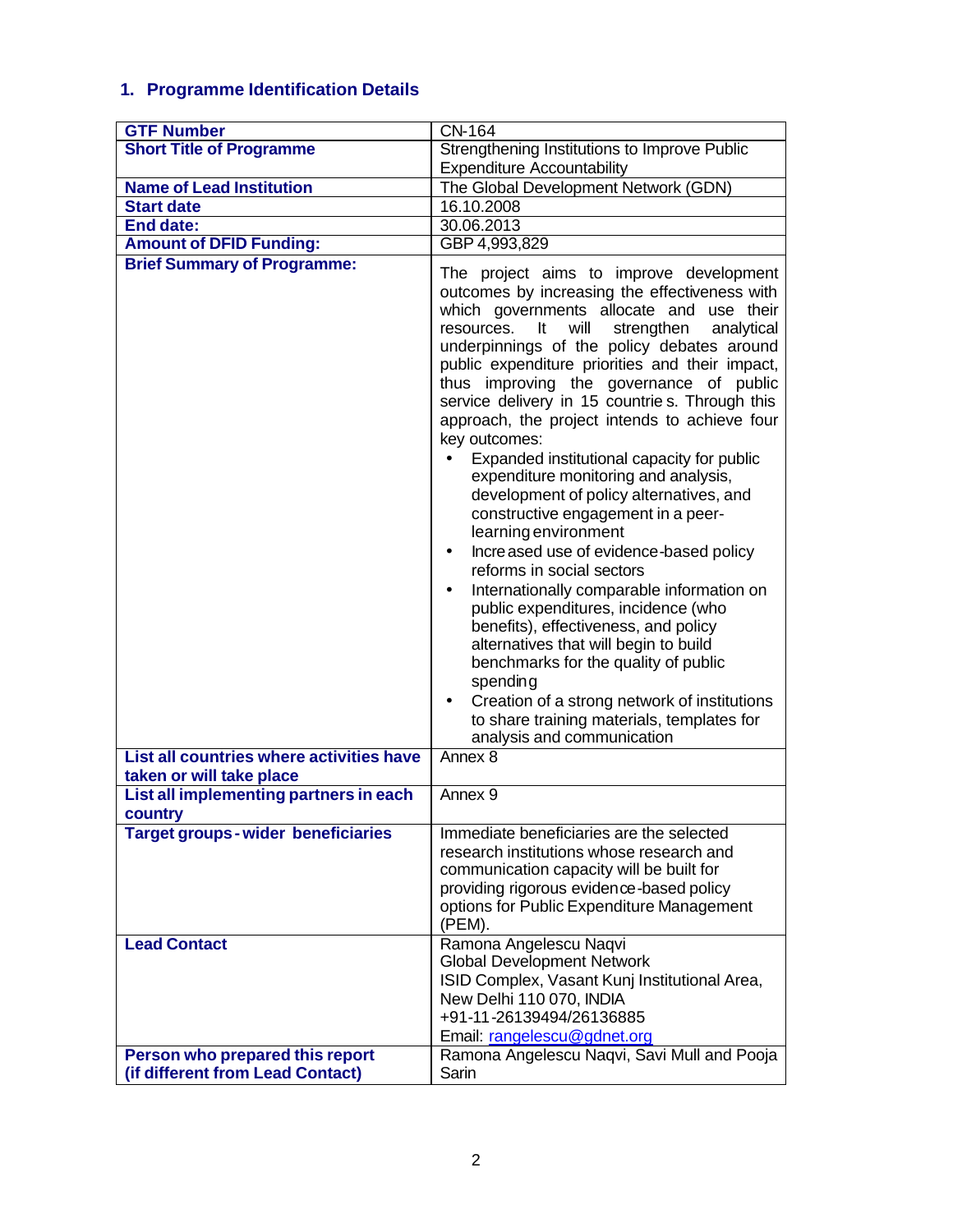# **2. List of Acronyms**

| ACODE       | <b>Advocates Coalition for Development and Environment</b>                     |
|-------------|--------------------------------------------------------------------------------|
| BIA         | Benefit Incidence Analysis                                                     |
| <b>CBPS</b> | Centre for Budget and Policy Studies                                           |
| CEA         | <b>Cost Effectiveness Analysis</b>                                             |
| CEDS        | <b>Center for Economics and Development Studies</b>                            |
| CIUP        | Research Center of the University of the Pacific                               |
| CRC         | <b>Center for Research and Communication</b>                                   |
| CSEA        | Center for the Study of the Economies of Africa                                |
| CSOs        | <b>Civil Society Organisation</b>                                              |
| DFID        | (UK Government) Department for International Development                       |
| EGAP        | Graduate School of Public Administration and Public Policy                     |
| EPRC        | <b>Economic Policy Research Centre</b>                                         |
| ERP         | <b>Enterprise Resource Planning</b>                                            |
| ESRF        | Economic and Social Research Foundation                                        |
| FUNDESA     | Fundación para el Desarrollo de Guatemala                                      |
| <b>GDN</b>  | <b>Global Development Network</b>                                              |
| GTF         | Governance and Transparency Fund                                               |
| EА          | <b>Institute of Economic Affairs</b>                                           |
| M&E         | Monitoring and Evaluation                                                      |
| NORC        | <b>National Opinion Research Centre</b>                                        |
| PBA         | <b>Programme Budgeting Analysis</b>                                            |
| PEM         | <b>Public Expenditure Management</b>                                           |
| <b>PMT</b>  | <b>Project Management Team</b>                                                 |
| R4D         | <b>Results for Development</b>                                                 |
| RTI         | Right to Information                                                           |
| SMART<br>US | Specific, Measurable, Attainable, Relevant and Time-bound<br>Unnayan Shamannay |
|             |                                                                                |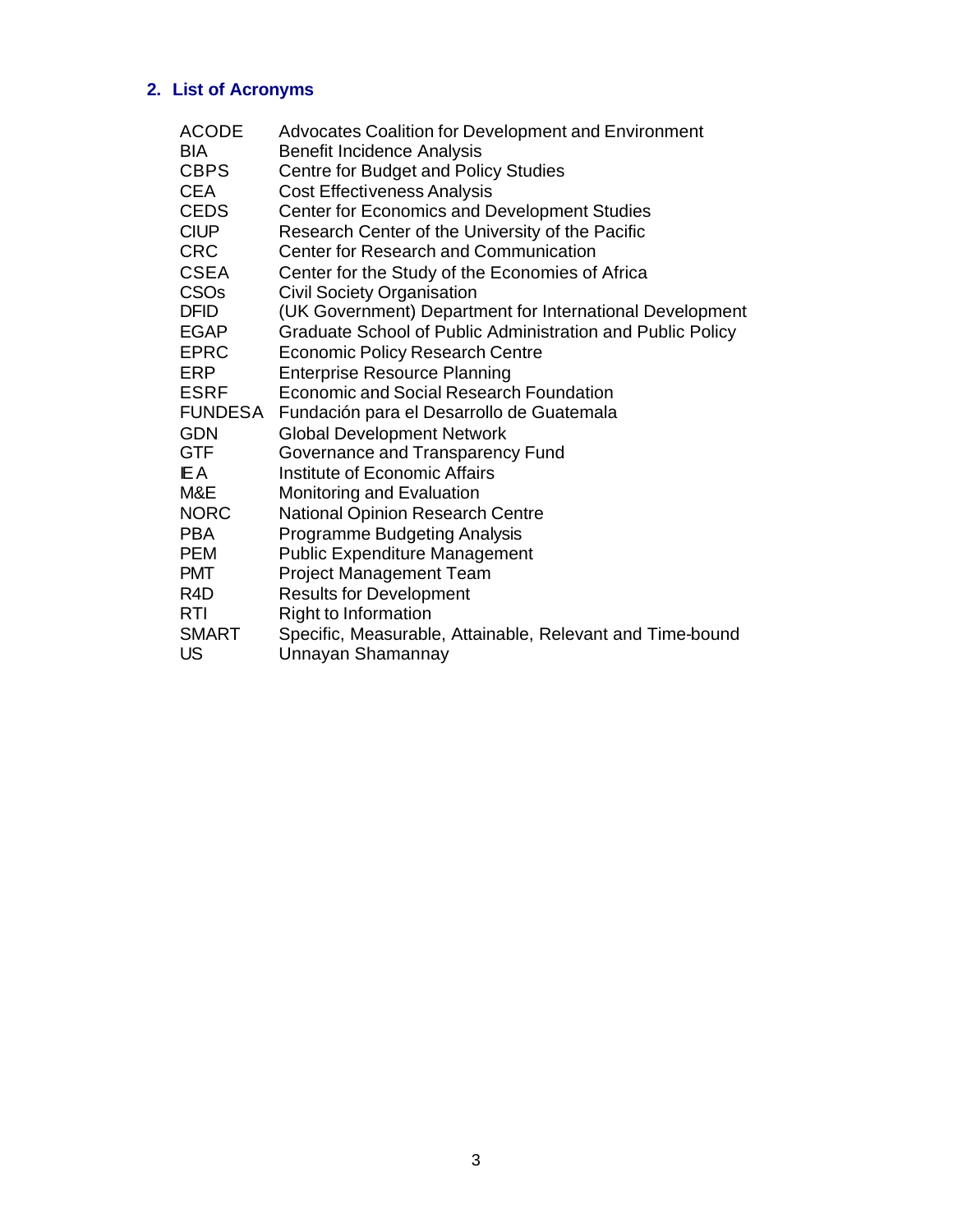## **3. Executive Summary**

The five year project titled 'Strengthening Institutions to Improve Public Expenditure Accountability' builds the capabilities of 15 partners in 15 developing and transition countries<sup>1</sup> to monitor and analyse public expenditure options, processes and impacts (in sectors of high significance – education, health and water), to engage with policy makers by providing evidence of efficiency, equity and costs of public spending for enhanced public service delivery.

# *Capacity Building Activities:*

- Institutional development of 15 partners has occurred and will continue to take place during the project. Grant support has been enhanced with guidance and directedness, providing a suitable amount of oversight and technical support. This has allowed the partners to tailor their work to the most pressing issues and helped them internalise capacity to make a real impact on the governments over the medium and long term.
- Partners have received technical training on Programme Budgeting Analysis (PBA) and Benefit Incidence Analysis (BIA) and regular technical feedback on their analysis. They are also receiving support on effective strategies for research communications to key stakeholders such as policy makers, media and Civil Society Organisations (CSOs). The works hops have facilitated cross-fertilisation among the partners by learning good practices in PEM analysis and outreach to policy makers from the partners.
- PBA has helped the partners gain a better understanding of sources of funding and the way money is allocated in the social sectors. Identification of administrative sources of spending for each of the three sectors was done and budget data from each of the sources was acquired to be aggregated and presented in a way that demonstrated something meaningful about the way money was being spent.
- BIA helped partners gain a better understanding of whether government funds in the social sectors are equitably distributed across different income/expenditure groups or if spending is in reality targeted to either worse-off or better-off individuals.
- The project baseline evaluation reports:
	- o More common motivation for founding partner institutions has been the perceived need for better research and information to be used in policy development (40 percent).
	- o Partners are 'seen as focusing on issues of high priority, being valuable sources of information and providing helpful policy recommendations [to the policy community surveyed].'

## *Achievements:*

 $\overline{\phantom{a}}$ 

- Public expenditure analysis and monitoring is now taking place regularly and rigorously in 15 developing and transition countries. In few countries like Ghana, Nepal and Nigeria, studies related to analysis of public expenditure options have been limited.
- Policy recommendations from the first phase of evidence based research on PBA and BIA conducted by the partners have been disseminated through different

<sup>1</sup> See list of partners and corresponding countries in Annex 9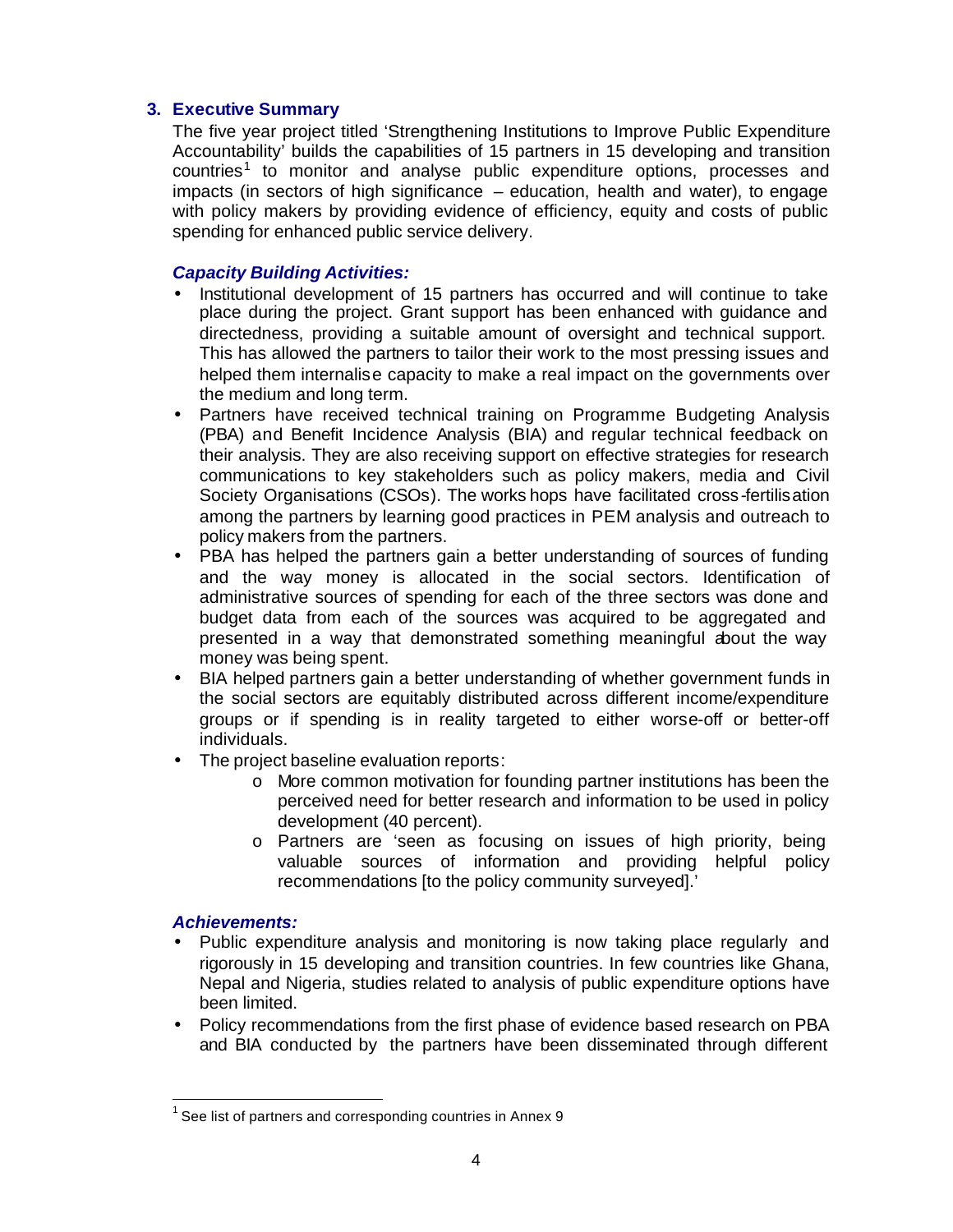mediums to key stakeholders including government officials and interested civil society actors:

- o The President of the Transparency Commission in Guatemala has shown interest in the initial results of the analysis conducted by Fundación para el Desarrollo de Guatemala (FUNDESA) after the press conference held by the partner.
- o Center for Economics and Development Studies (CEDS) presented the results of the PBA and BIA to the Governor of the West Java province in Indonesia.
- o In Kenya, Institute of Economic Affairs (IEA) proposed that government should consider expanding access to secondary education by expanding tuition grants to cover all students in secondary schools in Kenya. In addition, BIA on health revealed that coverage for the lowest income groups is at the facilities level, with the least equipment and expenditure. These findings informed the recommendations contained in the memorandum to the Ministry of Finance.
- Partners are playing an important role in monitoring government spending that will benefit policy makers and government officials who allocate the money for health and education services and the leading investors in water sector. Efficient public spending will ultimately benefit the poorest sections of the society, taxpayers (whose moneys will be used more efficiently) and society as a whole through a higher quality of life with better quality, more equitable access to services.
- Partners, in conducting BIA, have demonstrated interest to promote gender equality and the needs of other marginalised groups (poorest of the poor) in the budget process.
- All partners have reported a definite change in organisations with improved skill sets of researchers after completing a year of participation in the project. Some report that the project has laid the foundation for engaging in long term government expenditure analysis and accountability.
- Partners are now able to comprehend and unpack budget data from different levels of the government, nationally representative household expenditure data and sector allocated funding from donor agencies. Additionally, partners have compiled their own comprehensive databases.
- The project has developed internationally comparable information on public expenditures and incidence (who benefits) that will begin to build international benchmarks for the quality of public spending. Policymakers will be interested to see how their countries compare to others.

## *Risks:*

Since the partners are located in different country contexts with different political climates<sup>2</sup>, the overall success of the project is dependent on several factors and actors. In particular, the success of the project is dependent on a sequence of reforms or actions to be made by policy makers and government officials, including elected leaders , which is beyond the immediate control of the project. Lack of political commitment may limit the willingness of public officials to listen to the policy recommendations made by the partners. Turnover in political office poses another risk in a project of long duration. In meeting such risks, partners are maintaining a close and open relationship with various levels of government to secure buy-in and

 2 The context statements have been given in the Annual Report, June 2009.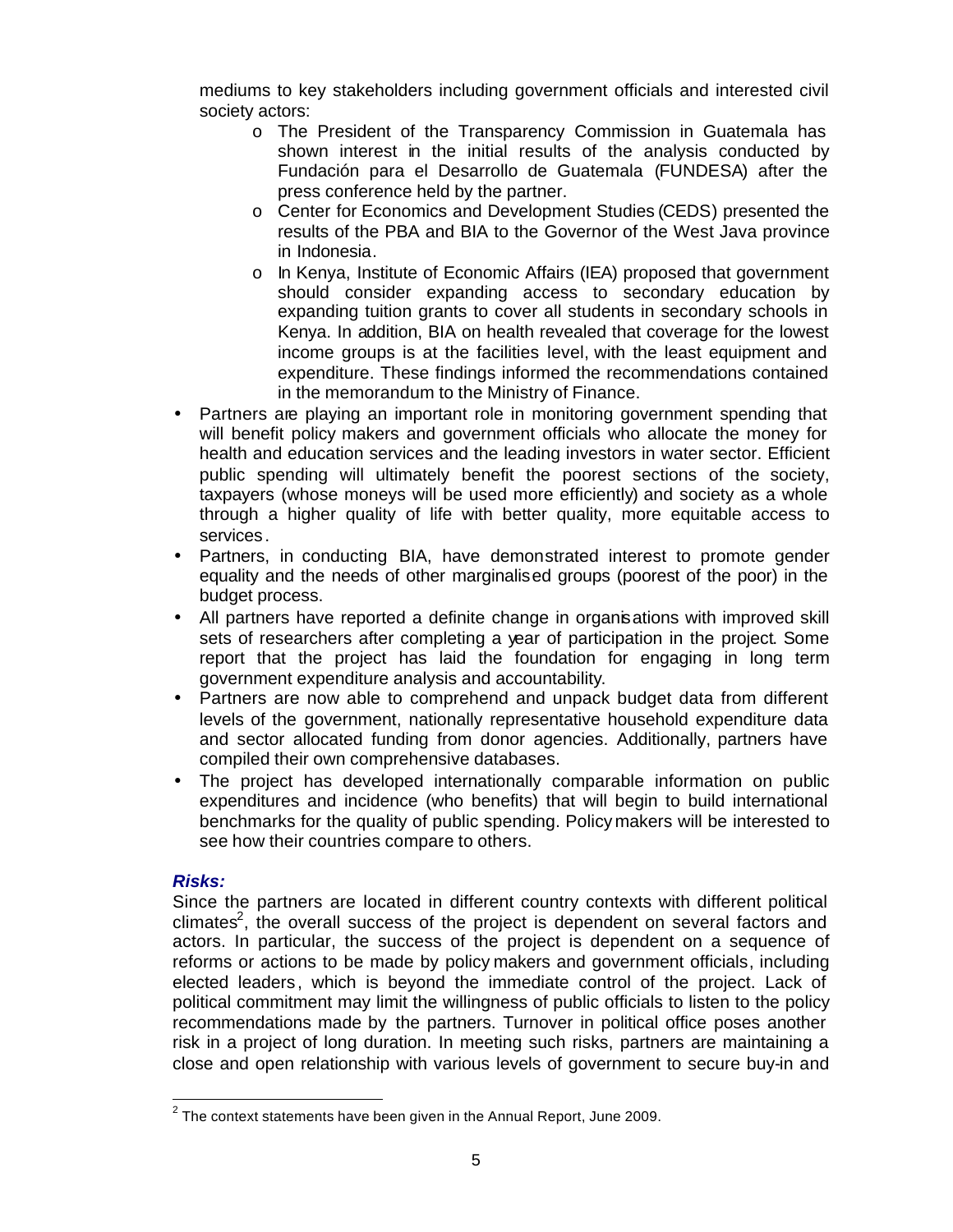engaging in outreach strategies to target various stakeholders for timely policy uptake.

Good high quality and accurate data on public expenditures may be difficult to access, however partners will update their analysis over the years as new figures become available. In some countries, partners have used the Right to Information (RTI) act to access budget information.

Turnover in institutions is a problem the partners have faced. However, partners have institutionalis ed public expenditure analysis and built in sector expertise in their organisational mandates.

#### **4. Programme Management**

GDN has a new President, Dr. Gerardo della Paolera who took office on 17<sup>th</sup> August, 2009. Under the new leadership, GDN is undergoing a strategic planning exercise.

Mr. Raman Abrol has joined GDN in May 2010 as the Chief Finance and Administrative Officer, replacing Mr. Rajesh Grover as the Controller. Ms. Pooja Sarin has joined the Project Management Team (PMT) at GDN as the Programme Assistant providing support in communication with partners, project webspace (intranet site) and handling routine coordination with stakeholders involved.

The project has a six member steering committee to guide the project in achieving its outcomes and objectives, providing strategic direction and technical support and links to policymakers and international organizations (the World Bank, Inter-American Development Bank and the International Monetary Fund).

The remaining personnel responsible for the overall management and Monitoring and Evaluation (M&E) functions remain the same as indicated earlier.

#### **5. Working with Implementing Partners**

 $\overline{\phantom{a}}$ 

The project is being implemented by 15 partners in 15 developing and transition countries<sup>3</sup>. There have been no significant changes in the programme implementation arrangements during the reporting period. The contracts with all partners run through till the end of the project: mid-2013. However, for better programme and financial monitoring, partners submit an annual workplan and an annual budget for the following financial year (April to March every year).

The composition of partner teams in Ghana, India, Indonesia and Uganda has undergone changes at the team leader level. Also, there have been changes in the composition of researchers in teams, due to moves to pursue higher studies.

<sup>&</sup>lt;sup>3</sup> The 15 countries are Argentina, Armenia, Bangladesh, Ghana, Guatemala, India, Indonesia, Kenya, Mexico, Nepal, Nigeria, Peru, Philippines, Tanzania and Uganda.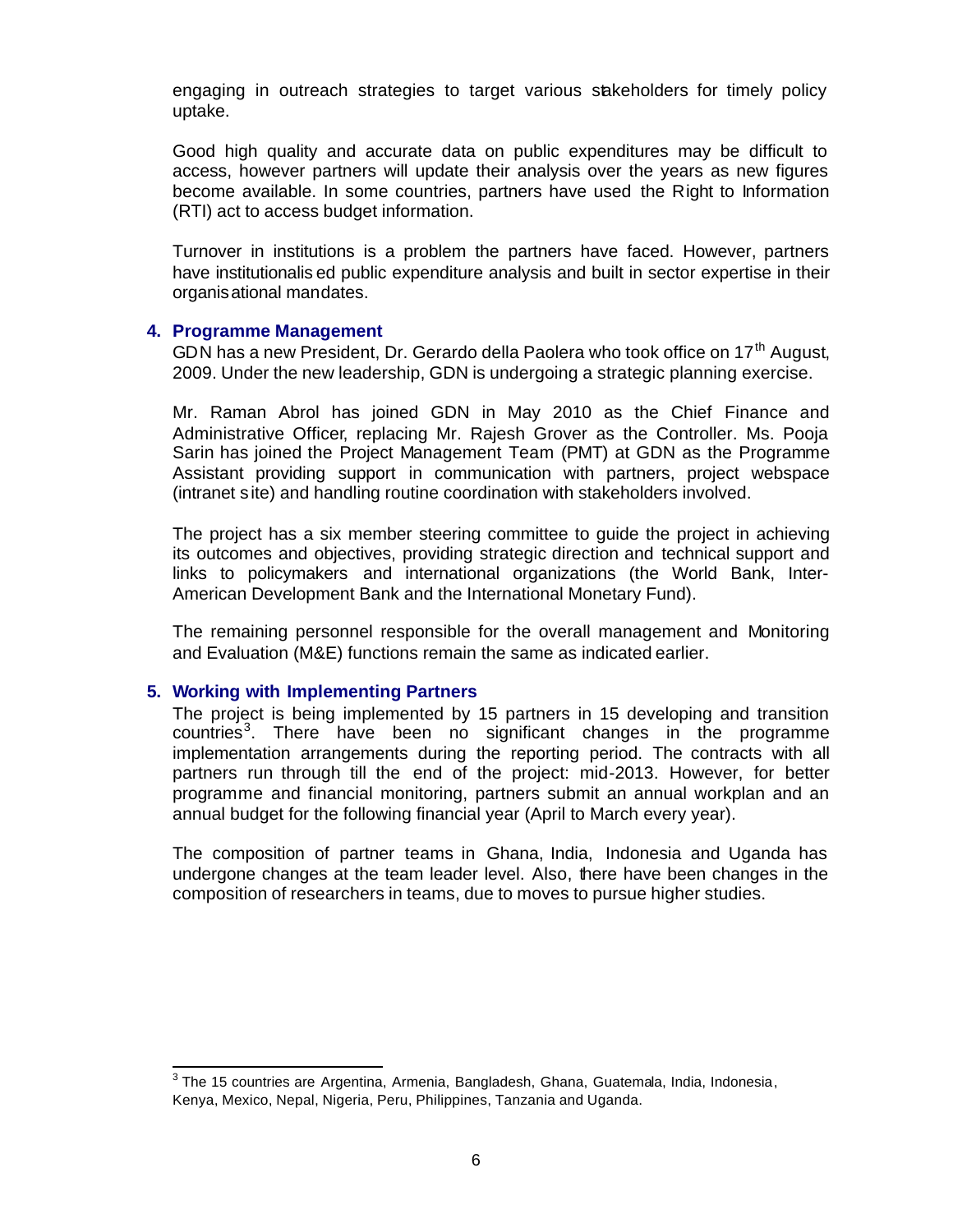## **6. Risk Assessment**

The risk assessment, as stated in the previous Annual Report of June 2009, has few important additions. Lack of political commitment, difficulties in access to data for analysis, upcoming political elections and partner staff turnover remain potentially high risks. The following table lists the risks in order of importance and the corresponding possible mitigation measures during the project duration.

| <b>Risk</b>                     | <b>Potential Impact</b>                           | <b>Probability</b> | <b>Mitigation Measures</b>                                                                             |
|---------------------------------|---------------------------------------------------|--------------------|--------------------------------------------------------------------------------------------------------|
|                                 | High/medium/low                                   | High/medium/low    | Show how you are tackling the risk in question.                                                        |
|                                 | <b>External Risks</b>                             |                    |                                                                                                        |
| In some countries, lack of      | High                                              | High               | To clearly impact public policies, partners will                                                       |
| political commitment may        | Although this is a potential problem in some      |                    | maintain a frequentand open relationship with                                                          |
| limit some public officials'    | countries, partners can still develop and         |                    | various levels and branches of the government to                                                       |
| willingness to interact with or | innovate around their capabilities to analyse     |                    | secure buy-in to follow research recommendations.                                                      |
| listen to recommendations       | and disseminate for improved public               |                    | Partners will also engage in different outreach                                                        |
| by partners supported by the    | expenditure practices.                            |                    | strategies targeting different stakeholders and                                                        |
| programme.                      |                                                   |                    | audiences (national and state governments, CSOs,                                                       |
|                                 |                                                   |                    | media) for timely policy uptake. However, actions<br>taken by the government are likely to be affected |
|                                 |                                                   |                    | by external factors occurring independently of                                                         |
|                                 |                                                   |                    | partners' willingness to engage constructively.                                                        |
| Turnover in political office.   | Medium                                            | Medium             | Partners will maintain rapport with a broad base of                                                    |
|                                 | Being a project of relatively longer duration,    |                    | public officials as well as newly elected public                                                       |
|                                 | election cycles and new public officials can      |                    | officials to garner their interest in the policy                                                       |
|                                 | pose problems in continuity of contact with       |                    | recommendations produced by them.                                                                      |
|                                 | government departments for policy traction.       |                    |                                                                                                        |
| Good, high quality              | High                                              | Medium             | In some countries, partners have used right to                                                         |
| information and accurate        | Lag in budgetary data acquisition is an effect of |                    | information legislation and personal contacts in                                                       |
| data on public expenditures,    | both unsatisfactory government information        |                    | government departments to access national                                                              |
| and usage and benefits may      | system and low willingness on part of             |                    | datasets and budget figures. Many partners will                                                        |
| be difficult to access in low   | government officials to share data. The donor     |                    | update their analysis over the years as new                                                            |
| and middle-income               | data is also scattered.                           |                    | datasets and figures become available.                                                                 |
| countries.                      |                                                   |                    | Additionally, partners have used many sources of                                                       |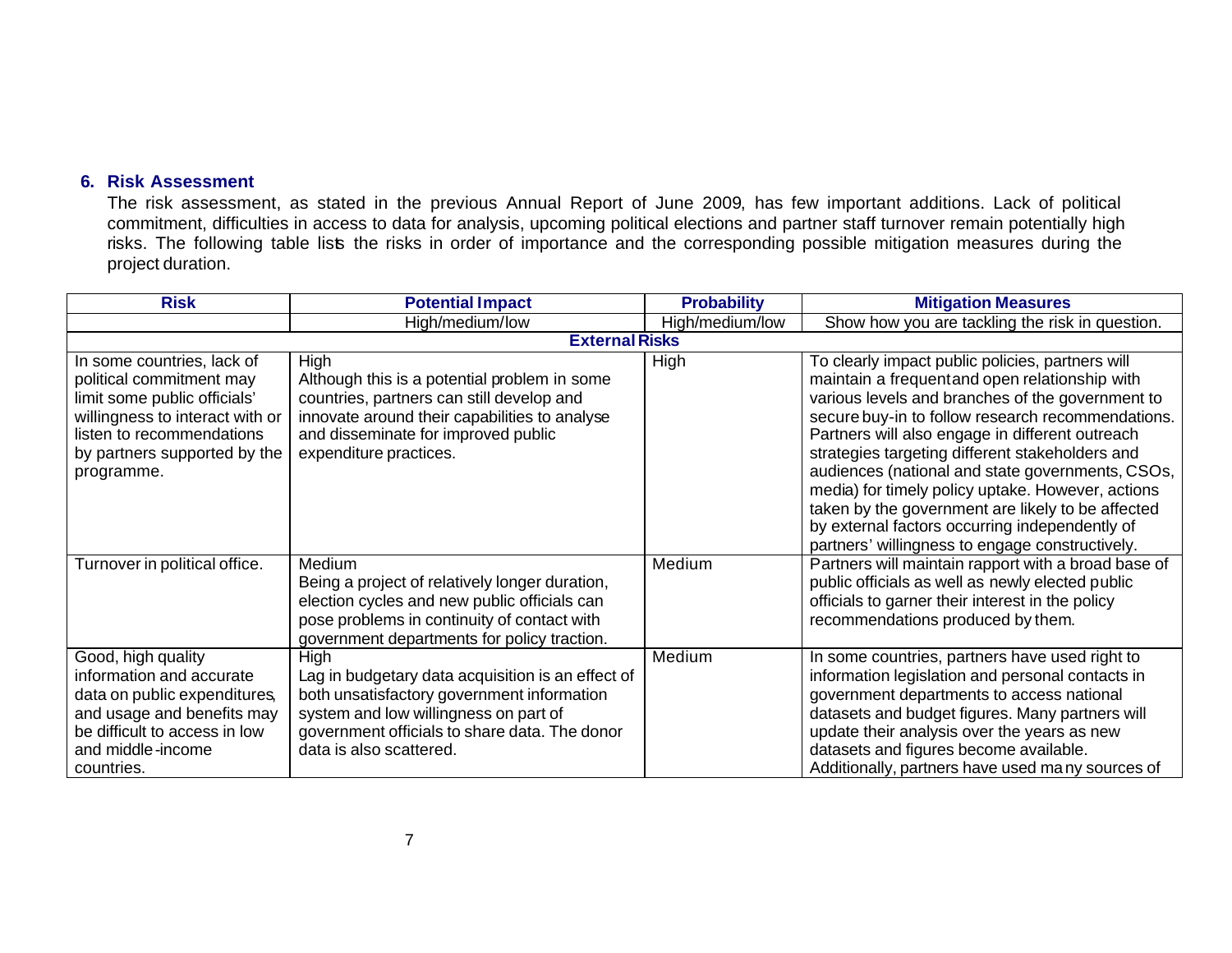|                                                                                                                                     |                                                                                                                                                                                                                                                         |        | budget data (not centralised) and have made<br>strong assumptions, clearly identified in the<br>reports. We recognise that a minimum level of<br>transparency is necessary for partners to have any<br>impact, and the environment for budgeting has<br>been part of the selection criteria for countries of<br>implementation.                                                                                                                                                                                                                                                                                                                                                                                                     |  |
|-------------------------------------------------------------------------------------------------------------------------------------|---------------------------------------------------------------------------------------------------------------------------------------------------------------------------------------------------------------------------------------------------------|--------|-------------------------------------------------------------------------------------------------------------------------------------------------------------------------------------------------------------------------------------------------------------------------------------------------------------------------------------------------------------------------------------------------------------------------------------------------------------------------------------------------------------------------------------------------------------------------------------------------------------------------------------------------------------------------------------------------------------------------------------|--|
| Policy reform efforts related<br>to the water sector are<br>controversial and can be<br>challenging to engage in<br>some countries. | Low<br>Historically, poor governance<br>arrangements and resistance to change have<br>typically burdened the management<br>of water systems.                                                                                                            | Medium | However, the water sector is only one of the three<br>sectors that will be analysed. Within this sector, the<br>focus will mainly be on drinking water, where more<br>reliable data is available. Drinking water is<br>politically less charged than water for irrigation, for<br>instance.                                                                                                                                                                                                                                                                                                                                                                                                                                         |  |
| Few partners are located in<br>politically unstable countries.                                                                      | High<br>In some countries like Bangladesh. Nepal and<br>Nigeria, a politically unstable landscape can<br>restrict the ability to conduct analysis and the<br>extent of constructive engagement with the<br>policy community for improved accountability | Medium | GDN had a minimum threshold in the initial<br>selection of partners, carefully choosing not to<br>select partners from countries with highly unstable<br>political climates, for e.g. Sudan.<br>In instances of limited impact on engagement with<br>policy makers for policy alternatives for effective<br>resource utilisation due to ongoing political<br>instability, the project would have built the capacity<br>of a research institution in such countries to<br>develop evidence based policy options for<br>consideration once the political climate improves.<br>In countries where instability has affected the<br>inability to carry out operations, electronic means<br>of communication help partners keep in touch. |  |
|                                                                                                                                     | <b>Internal Risks</b>                                                                                                                                                                                                                                   |        |                                                                                                                                                                                                                                                                                                                                                                                                                                                                                                                                                                                                                                                                                                                                     |  |
| Public expenditure analysis                                                                                                         | High                                                                                                                                                                                                                                                    | Low    | By pairing financial support with implementation -                                                                                                                                                                                                                                                                                                                                                                                                                                                                                                                                                                                                                                                                                  |  |
| and dissemination of policy                                                                                                         | This risk is symptomatic of the need for the                                                                                                                                                                                                            |        | oriented technical support, partners will be able to                                                                                                                                                                                                                                                                                                                                                                                                                                                                                                                                                                                                                                                                                |  |
| recommendations requires<br>specialised skills, and                                                                                 | proposed project. The fundamental purpose of<br>the project is to lower the likelihood that                                                                                                                                                             |        | develop skills to become more effective research<br>institutions and think tanks. Additionally, most                                                                                                                                                                                                                                                                                                                                                                                                                                                                                                                                                                                                                                |  |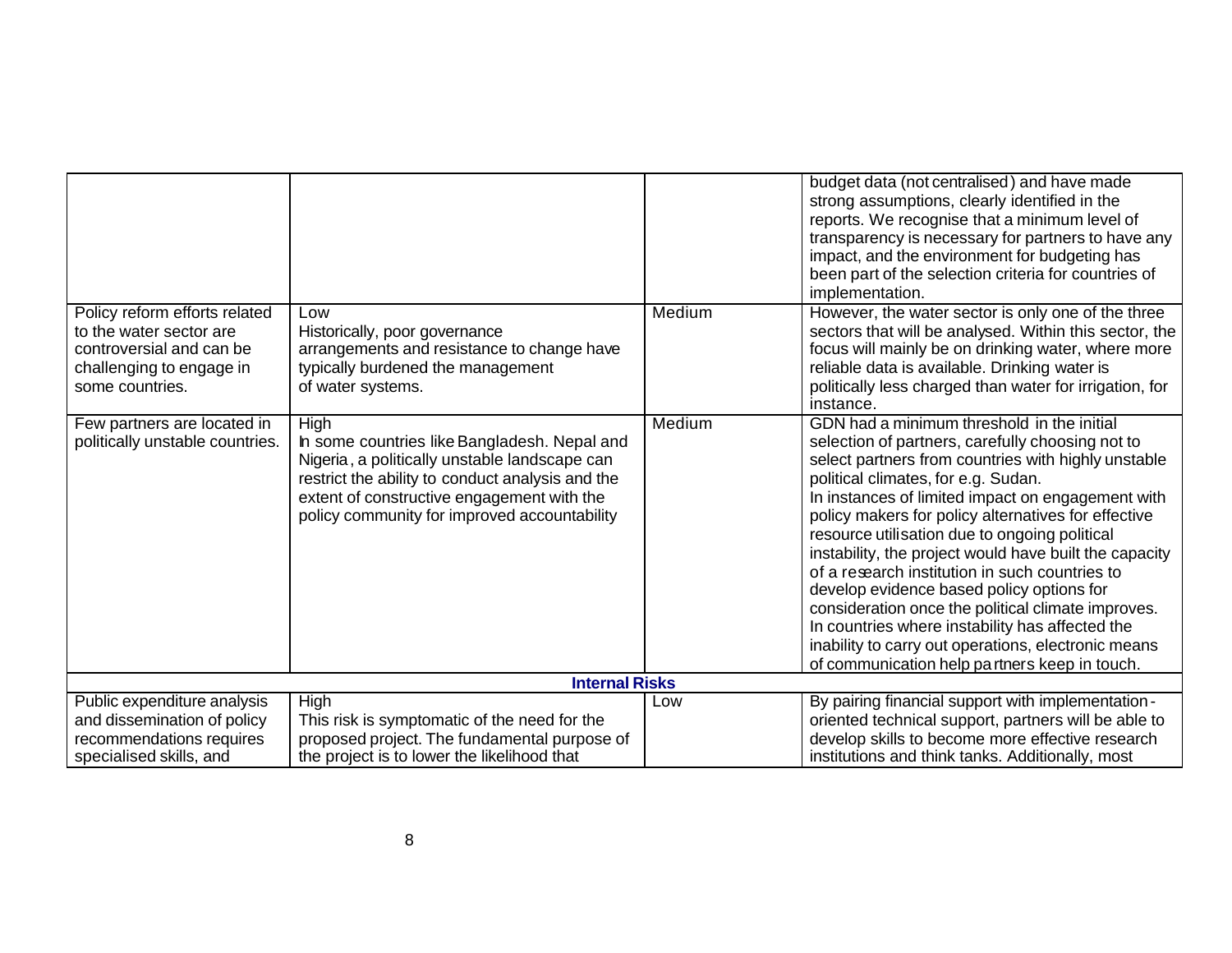| research institutions may<br>require support to rapidly<br>develop these skills,<br>particularly the ability to do<br>timely robust analysis and<br>wide dissemination. | research institutions have not developed the<br>skills necessary to monitor and influence the<br>budget process.                |        | partners are the institutions of choice of both<br>academics and policy makers on the sectors and<br>are continued to be supported on strategies for<br>constructive engagement through workshops on<br>devising communication strategies for maximum<br>impact.                                                                                                                                                                                                                                                                                                                                                                                                 |
|-------------------------------------------------------------------------------------------------------------------------------------------------------------------------|---------------------------------------------------------------------------------------------------------------------------------|--------|------------------------------------------------------------------------------------------------------------------------------------------------------------------------------------------------------------------------------------------------------------------------------------------------------------------------------------------------------------------------------------------------------------------------------------------------------------------------------------------------------------------------------------------------------------------------------------------------------------------------------------------------------------------|
| Partners have a relatively<br>high turnover of staff.                                                                                                                   | Medium<br>This is a problem that some partners have<br>faced and potentially can affect the continuity in<br>the programme.     | Medium | High staff turnover remains a problem. However,<br>the partner organisations have institutionalised<br>public expenditure analysis, and have built sector<br>expertise and monitoring in their organisational<br>mandates. Additionally, two partner team members<br>have, and will continue to be, invited to the<br>trainings to ensure continuity and integration of<br>technical capacity in the partners. An intranet site<br>provides all project related information to all project<br>members.                                                                                                                                                           |
| Oversight of 15 partners<br>located in 15 developing and<br>transition countries can be<br>challenging to manage.                                                       | Medium<br>Partners are located in 15 different countries,<br>operating at different levels of institutional<br>capacity levels. | Low    | An Enterprise Resource Planning (ERP) system is<br>being implemented by GDN which will help efficient<br>programme and financial management. Apart from<br>this, partners either submit a bi-monthly progress<br>report or engage in bi-monthly conference calls<br>with the Project Management Team (PMT) which<br>helps in establishing continued contact and<br>troubleshoot where required. The project has an<br>intranet site that allows for sharing of materials,<br>documents and discussion for cross learning.<br>There is additional staff support (Program<br>Assistant) for handling communication and other<br>operational matters with partners. |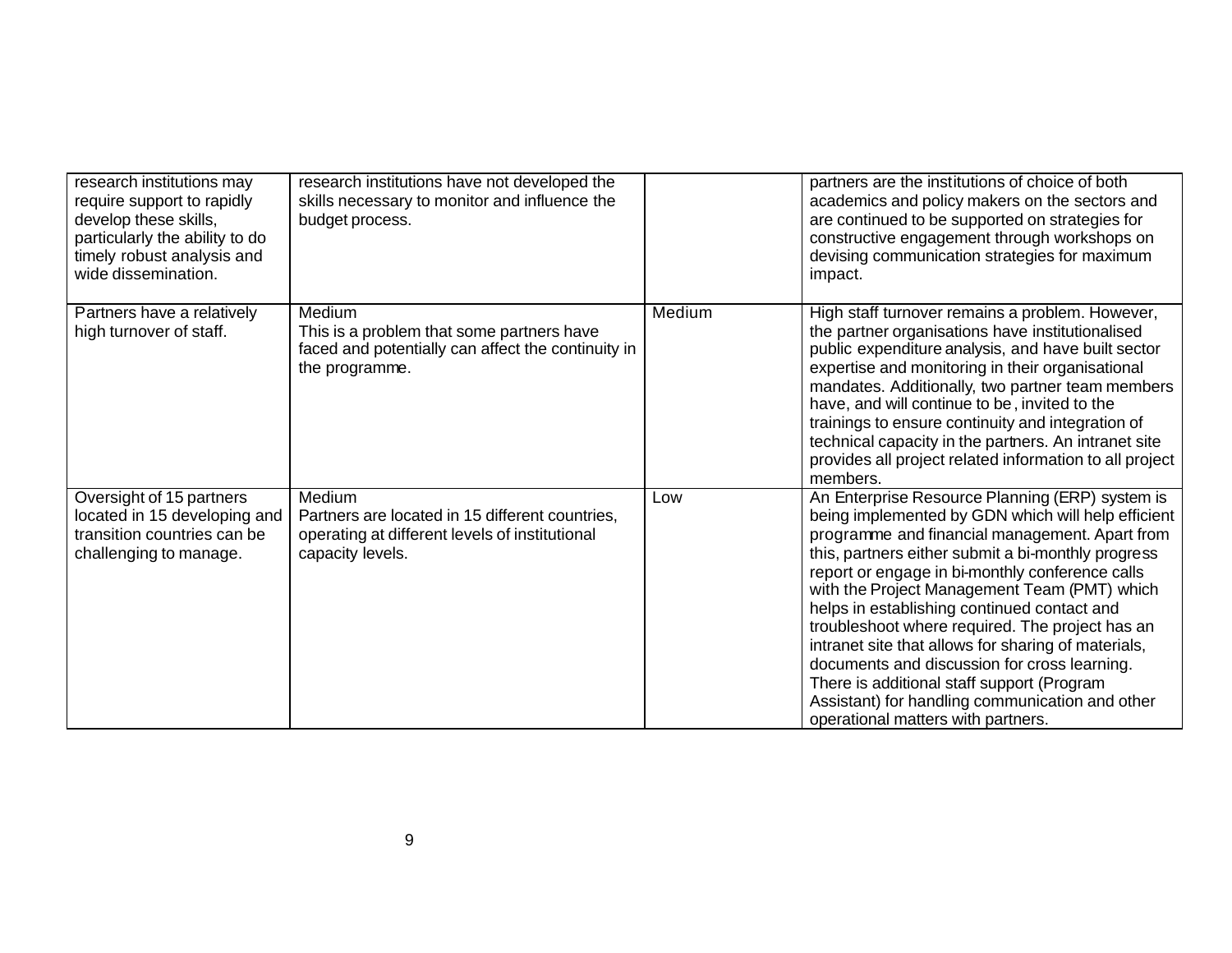#### **7. M&E Arrangements**

The integrated M&E plan**,** functioning as a crucial dimension of the project from the start will track the outcomes of the project and act as an important management learning tool for the PMT and partners in implementation over the project period. The M&E tools are intended to build the capacity of the partners in monitoring the current project, in adapting the tools to extending the monitoring to similar analysis, and to constantly improve our programme.

Since the project fully commenced implementation in November 2008, the data collection (mail-out surveys to be completed by grantees and the policy community survey) for the baseline report took slightly longer than scheduled. The baseline survey process concluded at the beginning of September 2009 and the baseline report was submitted to Department for International Development (DFID) in November 2009.

As per the original schedule, the second M&E activity - the monitoring survey - was scheduled to begin in December 2009 and the report was due March 2010. However, GDN believes that programme activities would not have had sufficient time b effect grantees' performance and capture emerging changes in governance. There would be little change to measure.

GDN proposes to shift the remaining M&E activities, except those related to the final evaluation report, so that the monitoring survey activity takes place annually in the summer (about a year after all grantees were first convened by the project) and reports are delivered in October each year. This schedule will give adequate time in between each M&E activity to report changes for measurement. The revised M&E plan and budget, for the approval of GTF, is attached in Annex 11.

The baseline evaluation report (Annex 12) submitted in November 2009 has undergone no revisions since the logframe was revised to make the indicators SMARTer. GDN will report the measurement of change over time in the monitoring report by November 2010.

GDN confirms that there has been no significant change in the M&E personnel. The National Opinion Research Centre (NORC) is the external M&E agency.

#### **8. Logframe Changes**

The project logframe (Annex 2) was revised and approved in February 2010. The logframe has been revised to include the indicators that will measure the changes in governance and transparency anticipated to result from project implementation. The revised purpose statement in the logframe now includes the aspects of constructive engagement with policy makers resulting in more effective public expenditure accountability.

The logframe was updated:

- To reflect what changes in governance and transparency are anticipated to be achieved by the project
- To make the indicators SMARTer
- To include the activities under each output
- To reflect the disaggregation of participation of different groups, such as women, children, etc.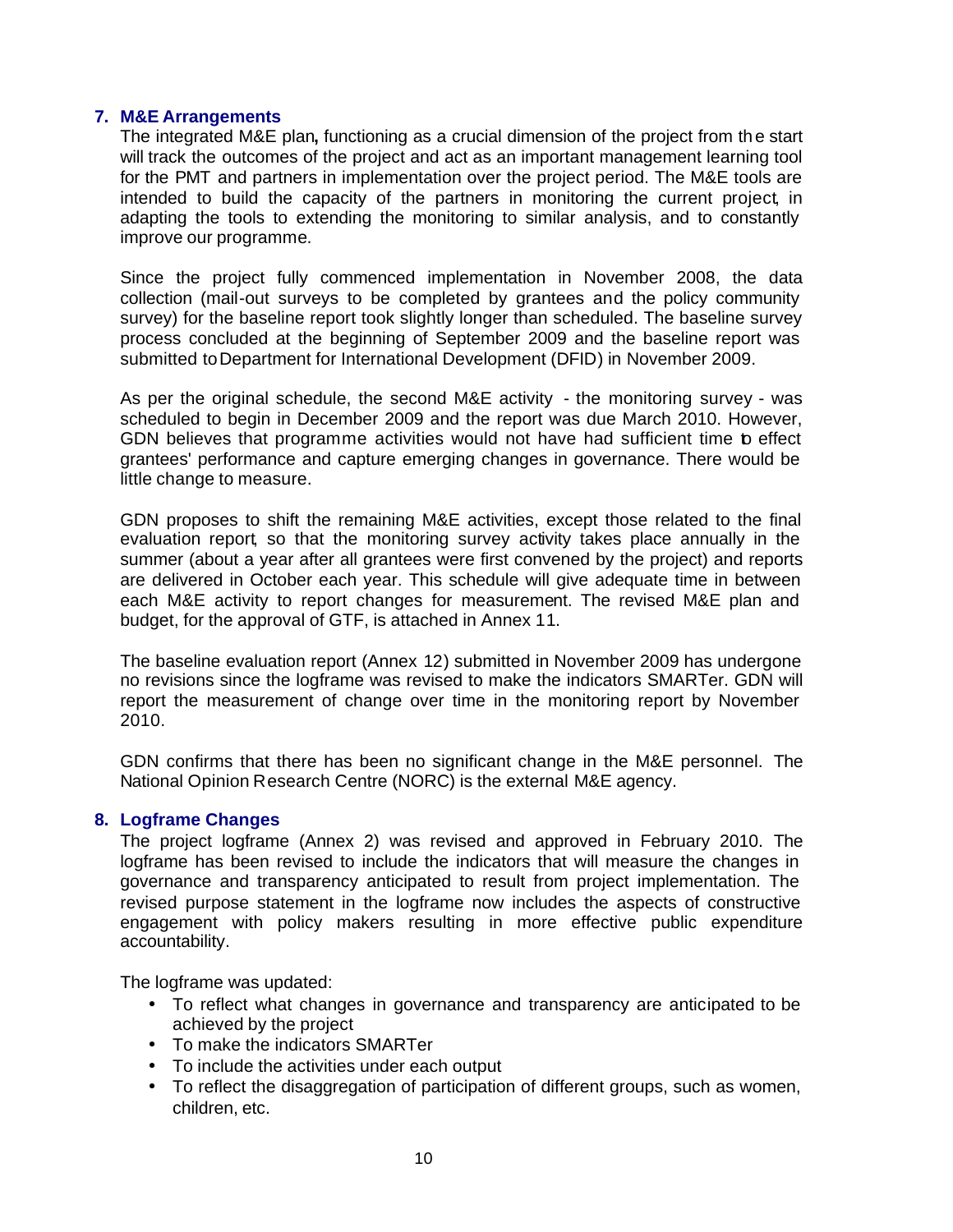## **9. Emerging Impact on Governance and Transparency**

The project has completed a year and half of implementation. Over time it envisions achieving a gradual change in the culture of governance in the implementation countries. The project is unique in that the partners are working to change the way governments do business, specifically by turning to independent research organisations for policy recommendations . Such a change will take more time. At the very least many changes will take place once the partners engage in the next two stages of analysis [Cost-Effectiveness Analysis (CEA) and budget simulations] after which they can actually recommend comprehensive policy alternatives.

Examples of initial, emerging outcomes on governance and transparency are given below in the two case studies.

| <b>GTF programme</b>                                                                      | <b>CN-164</b>                                                                                                                                                                                                                                                                                                                                                                                                                                                                                                                                                                                                                                                                                                                                                                                                                                                                                                                                                                                                                                                                                                                                                   |
|-------------------------------------------------------------------------------------------|-----------------------------------------------------------------------------------------------------------------------------------------------------------------------------------------------------------------------------------------------------------------------------------------------------------------------------------------------------------------------------------------------------------------------------------------------------------------------------------------------------------------------------------------------------------------------------------------------------------------------------------------------------------------------------------------------------------------------------------------------------------------------------------------------------------------------------------------------------------------------------------------------------------------------------------------------------------------------------------------------------------------------------------------------------------------------------------------------------------------------------------------------------------------|
| number                                                                                    |                                                                                                                                                                                                                                                                                                                                                                                                                                                                                                                                                                                                                                                                                                                                                                                                                                                                                                                                                                                                                                                                                                                                                                 |
| <b>GTF programme</b><br>logframe indicator to<br>which this case study<br>is contributing | 4.1 Increase from x to y of number of key information<br>documents available to the media and public in a timely<br>manner throughout the budget/policy cycle from 2008 to<br>2013                                                                                                                                                                                                                                                                                                                                                                                                                                                                                                                                                                                                                                                                                                                                                                                                                                                                                                                                                                              |
| What is the evidence<br>for the example given?                                            | Policy recommendations from the first phase of evidence<br>based research on Program Budgeting Analysis (PBA) and<br>Benefit Incidence Analysis (BIA) conducted by partners in 15<br>countries have been disseminated through different<br>mediums to key stakeholders including government officials<br>and interested civil society actors. Institutional development<br>of the 15 partners has occurred and will continue to take<br>place during the project. The project has built capacity of<br>partners to engage in credible monitoring, analysis and<br>systematic wide communications focussing on the<br>effectiveness and equity of PEM in the key social sectors of<br>education, health and water. Grant support has been<br>enhanced with guidance and directedness, providing a<br>suitable amount of oversight and technical support. This has<br>allowed the partners to tailor their work to the most pressing<br>issues and helped them to internalise capacity contribute to<br>the hard evidence on the public expenditures efficiency and<br>the citizens' oversight (through parliament, media etc.) over<br>the medium and long term. |

## **What has changed?**

Public expenditure analysis and monitoring is now taking place regularly and rigorously in 15 developing and transition countries. In few countries like Ghana, Nepal and Nigeria, studies related to analysis of public expenditure options have been limited.

As a result of the analysis, country reports, including policy recommendations from the first phase of the analysis have been made available in the public domain through dissemination efforts (presentations to policy makers, policy briefs, media reports, seminars, etc.) by partners.

#### **Who has benefited?**

In the first place, the project has directly benefited the 15 partners that have analysed allocation of public expenditure in the three sectors with the innovative research tools of PBA and BIA methodologies. The partners are playing an important role in monitoring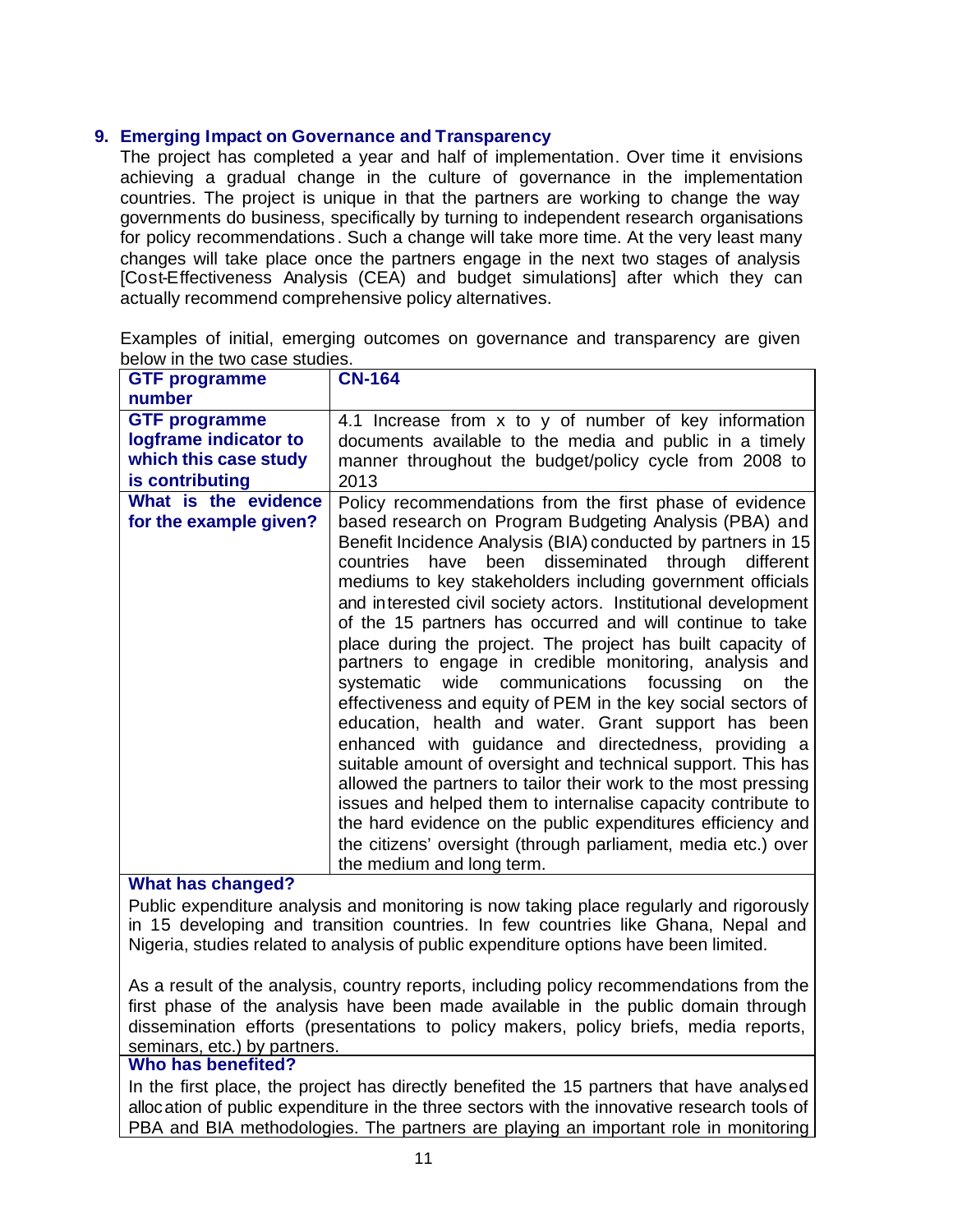government spending that will benefit policy makers and government officials who allocate the money for health and education services and the leading investors in water sector. Efficient public spending will ultimately benefit the poorest sections of society, taxpayers (whose moneys will be used more efficiently) and society as a whole through a higher quality of life with better quality, more equitable access to services.

**How the change occurred?**

Partners have received technical training on PBA and BIA and regular technical feedback on their analysis. The workshops have facilitated cross -fertilisation among the partners by learning good practices in PEM analysis and outreach to policy makers from the partners.

PBA has helped the partners gain a better understanding of sources of funding and the way money is allocated in the social sectors. Identification of administrative sources of spending for each of the three sectors was done and budget data from each of the sources was acquired to be aggregated and presented in a way that demonstrated something meaningful about the way money was being spent.

BIA helped the partners gain a better understanding of whether government funds in the social sectors are equitably distributed across different income/expenditure groups or if spending is in reality targeted to either worse-off or better-off individuals.

**Why this change is useful?**

The support offered by the project is providing opportunities and mechanisms for strengthening the capacity of 15 partners to hold governments accountable for public expenditure decisions that have significant impacts on economic development.

For example, IEA (Kenya) proposed that government should consider expanding the access to secondary education by expanding the tuition grants to cover all students in secondary schools in Kenya. In addition, the BIA on health revealed that coverage for the lowest income groups is at the facilities level, with the least equipment and expenditure. These findings informed the recommendations contained in the memorandum to the Ministry of Finance.

## **Where has this change occurred?**

The change has occurred in Kenya and several other countries.

| <b>GTF programme number</b>   | $CN - 164$                                         |
|-------------------------------|----------------------------------------------------|
| <b>GTF programme logframe</b> | 4.1 Increase from x to y of number of key          |
| indicator to which this case  | information documents available to the media and   |
| study is contributing         | public in a timely manner throughout<br>the        |
|                               | budget/policy cycle from 2008 to 2013              |
| What is the evidence for the  | Government officials who have attended             |
| example given?                | workshops and conferences sponsored by the         |
|                               | Center for Research and Communication (CRC)        |
|                               | (partner in the Philippines) generally concur that |
|                               | results of the research highlight an aspect of     |
|                               | government spending that they believe should be    |
|                               | studied and quantified. In particular, these       |
|                               | government officials (e.g., officials from the     |
|                               | Department of Health) found the quantification     |
|                               | and analysis of the distribution of benefits of    |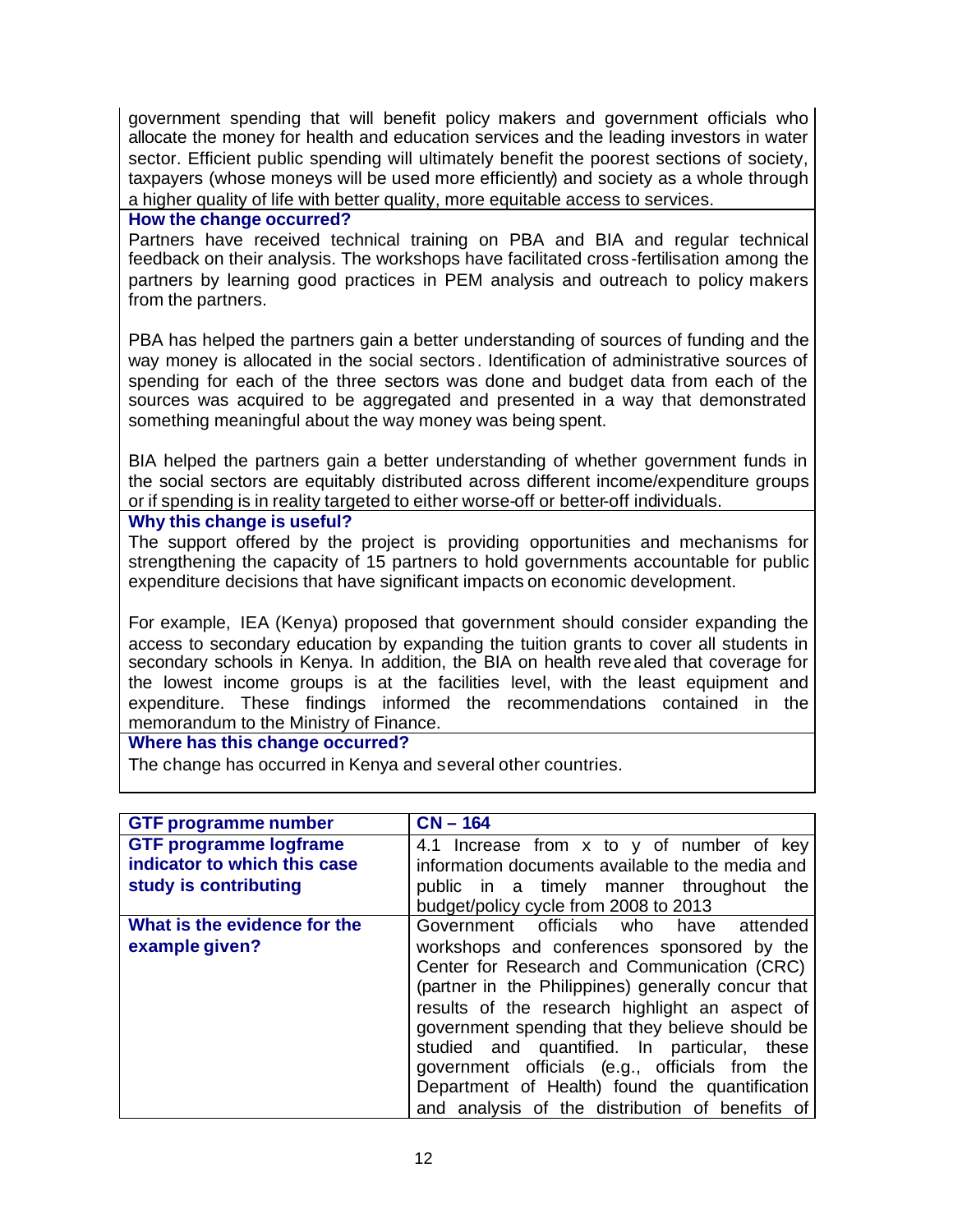| government spending in health, education and<br>water an interesting way to assess the impact of |
|--------------------------------------------------------------------------------------------------|
| the government on the levels of achievement and                                                  |
| deprivation of the poorest group in the society in                                               |
| terms of education, health and water provisioning.                                               |

#### **What has changed?**

The long-term goal of this project is to improve public expenditure effectiveness, transparency and accountability, which are elements of governance, and ultimately bring about poverty reduction.

An emerging outcome of the research being conducted by CRC and its dissemination has resulted in an increase in the interest and knowledge of government officials that government spending should be quantified and studied for efficient spending. The research showed the results of the BIA of whether government funds in the sector were equitably distributed across different income/expenditure groups or if spending in reality is targeted to either worse-off or better-off individuals. As a result, the officials from the Department of Health have indicated their intention to include the findings of the research as inputs in future legislative deliberations on the budget for the Department of Health policy discussions on health sector reform. CRC has also convened top local executives (specifically, in provinces south of Manila such as Laguna, Batangas and Antipolo) and shared with them some of the BIA findings that public investments in primary and secondary education are benefiting the poor as well as investments in rural health clinics. It has been a common tendency for public officials to put money in tertiary hospitals which are usually less accessible to the poor. Since most of these public officials are assuming office in July 2010 after elections, they have pledged to refocus their policy thrust and give priority to pro-poor programmes.

## **Who has benefited?**

The change will directly benefit the government officials who have evidence to build in pro-poor policies and better targeting through sector reform. The impact of such an improvement in governance on the Philippine effort will ultimately benefit the 27.6 million Filipinos (2008) that are on or below the poverty line and do not have access to adequate services.

#### **How the change occurred?**

CRC and the partners received technical training on PBA and BIA which they used as research tools. The analysis helped them to arrive at the utilisation of goods and services by the different income group of individuals and households and the actual amount of government spending was examined. CRC has held workshops to disseminate the results to stakeholders including government officials and policy makers.

## **Why this change is useful?**

Both evidence based analyses reflects the transparency and accountability deficit that needs sustained reform advocacy. At workshops conducted for dissemination of policy recommendations of the analyses, government officials have shown interest in including the research findings for traction on health sector reform which, if implemented will ultimately benefit the poorest sections of the society. Further, interacting with their Indian counterparts, the team will be invoking the RTI Act, which, till now, has not successfully been applied in practice.

#### **Where has this change occurred?**

The change has occurred in the Philippines where the project is being implemented by CRC.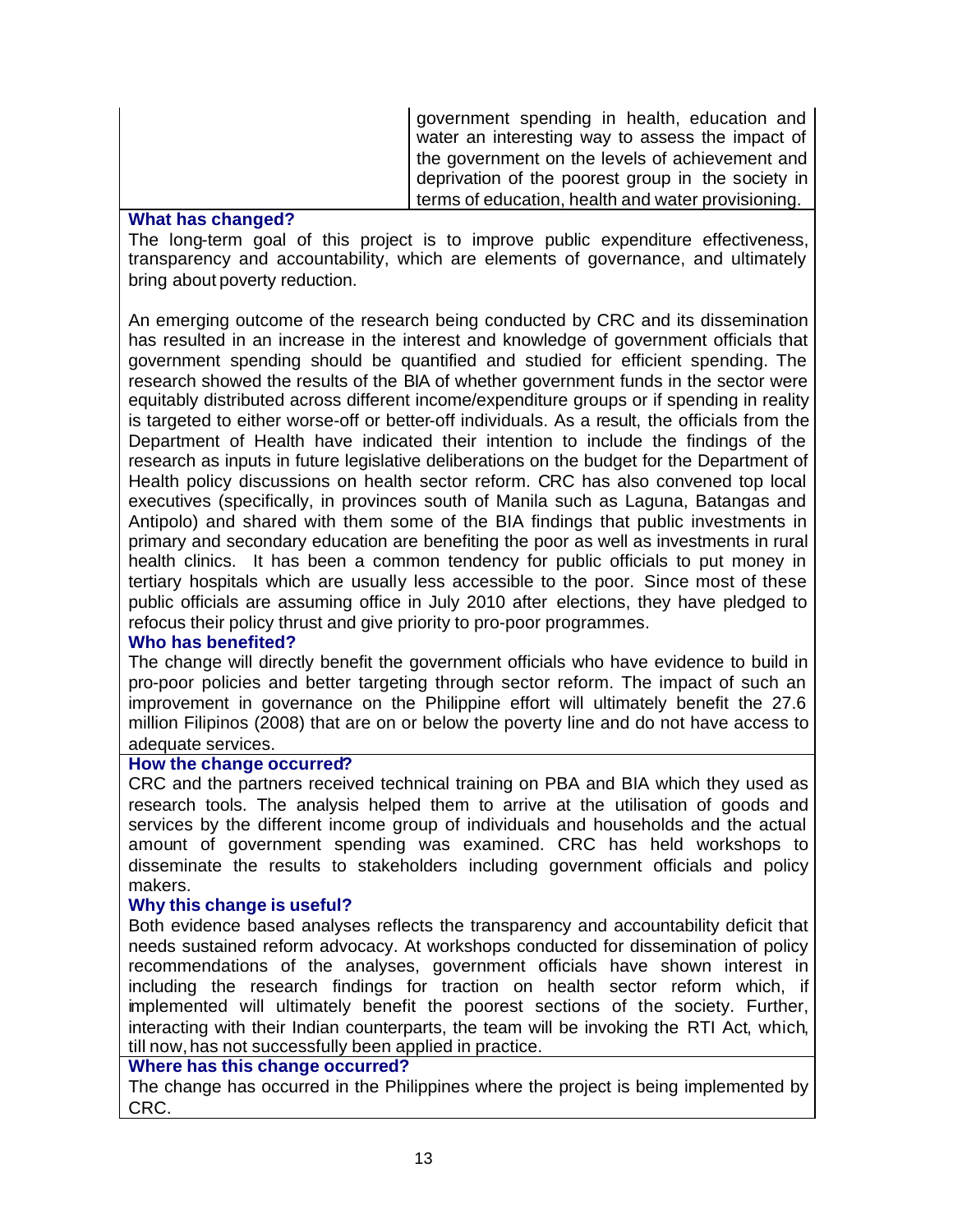#### **10.Cross-Cutting Issues**

The project goal is to strengthen capacity of think tanks to monitor and analyse PEM for effective and efficient public spending and thus engaging with policy makers to provide policy alternatives for increased and improved public services for the poorest sections of society. By focusing on the sectors significant to human development – education, health and water – the partners have attempted to gain a better understanding of the equitable distribution of government funds across different income/expenditure groups, or rather, explore if spending is in reality targeted to either worse-off or better-off individuals.

During the PBA, BIA and CEA analysis, partners are examining the support to public services and spending directed towards specific underprivileged groups and underfunded causes. Partners, in conducting BIA, have demonstrated interest to promote gender equality and the needs of other marginalised groups (poorest of the poor) in the budget process. A few examples of partners focusing on cross-cutting issues are given below:

- CEDS (Indonesia) are looking at testing and counselling initiatives within the health sector for persons living with HIV/AIDS (for the CEA analysis).
- Research Center of the University of the Pacific (CIUP-Peru) will look at institutional deliveries (birthing) in the health sector, thus giving prominence to gender issues. The water sector will also include environmental costs and benefits during CEA
- Economic Policy Research Centre (EPRC-Uganda) has focused on gender issues, especially in access to education and health services and therefore will provide policy options to make budgets more gender sensitive to addres s poverty issues holistically. In BIA analysis, they found that the government has concentrated on provision of universal primary education to all hence benefiting the poor.
- IEA (Kenya) will look at programmes on school feeding for the attainment of universal primary education and improving attendance of girl children in schools.

During the course of the project, some analysis and advocacy will focus directly on improving expenditure priorities and effectiveness for the most vulnerable groups, including the disadvantaged sections, marginalised groups, girl children, women and vulnerable households.

## **11.Progress Towards Sustainability**

All partners have reported a definite change in organizations with improved skill sets of researchers after completing a year of participation in the project; some report that the project has laid the foundation for engaging in long term government expenditure analysis and accountability. The project has increased the capacities of partners in conducting rigorous analysis, in better understanding the implications of public expenditure on access to services in health, education and water and to effectively deliver evidence-based research while simultaneously engaging in public expenditure debates. For many partners, the involvement in the project is complementing the efforts of institutional strengthening to sustain the ongoing efforts in public expenditure analysis. Partners are now able to comprehend and unpack budget data from different levels of the government, nationally representative household expenditure data and sector allocated funding from donor agencies. Additionally partners have compiled their own comprehensive databases.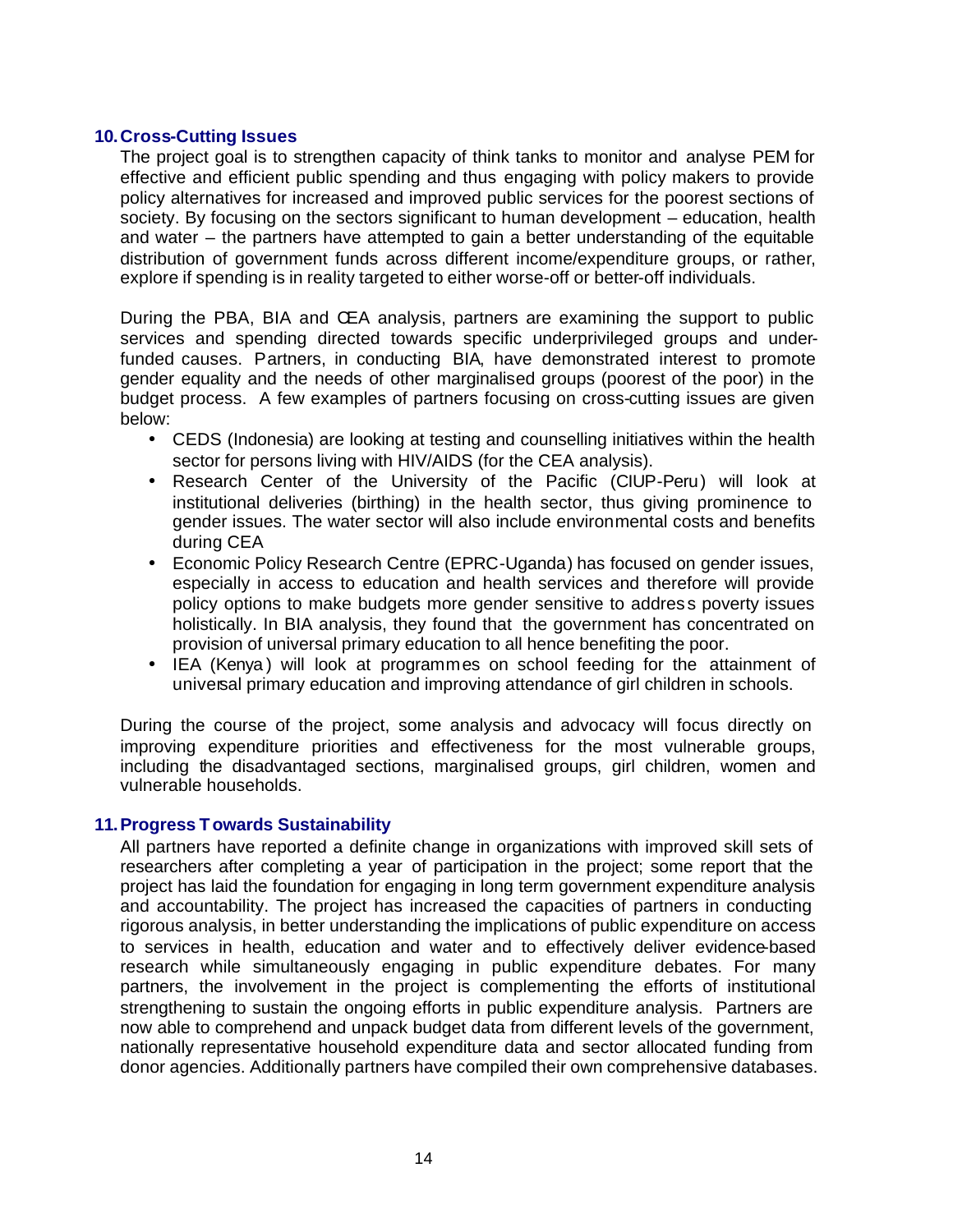Moreover, many partners such as Center for the Study of the Economies of Africa (CSEA-Nigeria), Unnayan Shamannay (US-Bangladesh) and IEA (Kenya) have revised their institutional strategic mandate with the objective of building a reputation for expertise in the areas of budget, fiscal policy and social spending which will positively impact the sustainability of the project locally. Few partners have also mentioned that having in-house sector experts will give an opportunity to partners to work on sectorrelated issues in the long run.

The project baseline evaluation reports that 'the more common motivation for founding the partner institutions has been the perceived need for better research and information to be used in policy development (40 percent). Sixty percent of the partners cited a concrete effect on public policy and 14 percent noted getting an issue onto the policy agenda. On the other hand, 27 percent cited important developments at their organisation. Generally one can interpret these institutional development successes as better positioning the group to do more effective work in the future.'

As mentioned in the previous annual report, some of the partners have history in engaging with policy makers through policy research and forums, and reform efforts and have demonstrated interest in providing feasible policy options related to public expenditure priorities. Many have linkages with policy makers and have conducted studies related to the conceptualisation, implementation, monitoring and evaluation of public policies which is now a requirement across all partners. The baseline report states that the partners are 'seen as focusing on issues of high priority, being valuable sources of information and providing helpful policy recommendations [to the policy community surveyed].'

The section on external risks in the Risk Assessment (Section 6) highlights the operational political space within which the project is being implemented in the 15 countries.

#### *Sustaining the Outputs and Outcomes*

The project has a strong capacity building, learning and cross-collaboration component, encouraging networking and cross-fertilisation among partners. Peer review of studies and participation at regional workshops has strengthened the knowledge of what works in other contexts and has helped partners to learn lessons. Beyond the project, partners<sup>4</sup> participate in various networks, drawing on their expertise or using them as platforms for dissemination, examples of which are given below:

- CEDS (Indonesia) is working on another research project commissioned by Bank of Indonesia to analyse the growth impact of sectoral public expenditure; partially using the data collected from the project. When fewer resources are required, CEDS intends to finance this activity regularly within its own sources.
- EPRC (Uganda) states that the project has attracted many institutions , both working at local government levels through the Advocates Coalition for Development and Environment (ACODE), which is an independent public policy research, analysis and advocacy think tank working with CSOs to ensure that communities demand for accountabilities from the front service providers. The project prompted ACODE to carry out public expenditure tracking in health in eight selected districts across four regions.

The baseline report (2009) reported that four partners do not participate in networks and therefore foregoing<br>The baseline report (2009) reported that four partners do not participate in networks and therefore foregoing valuable sources of information.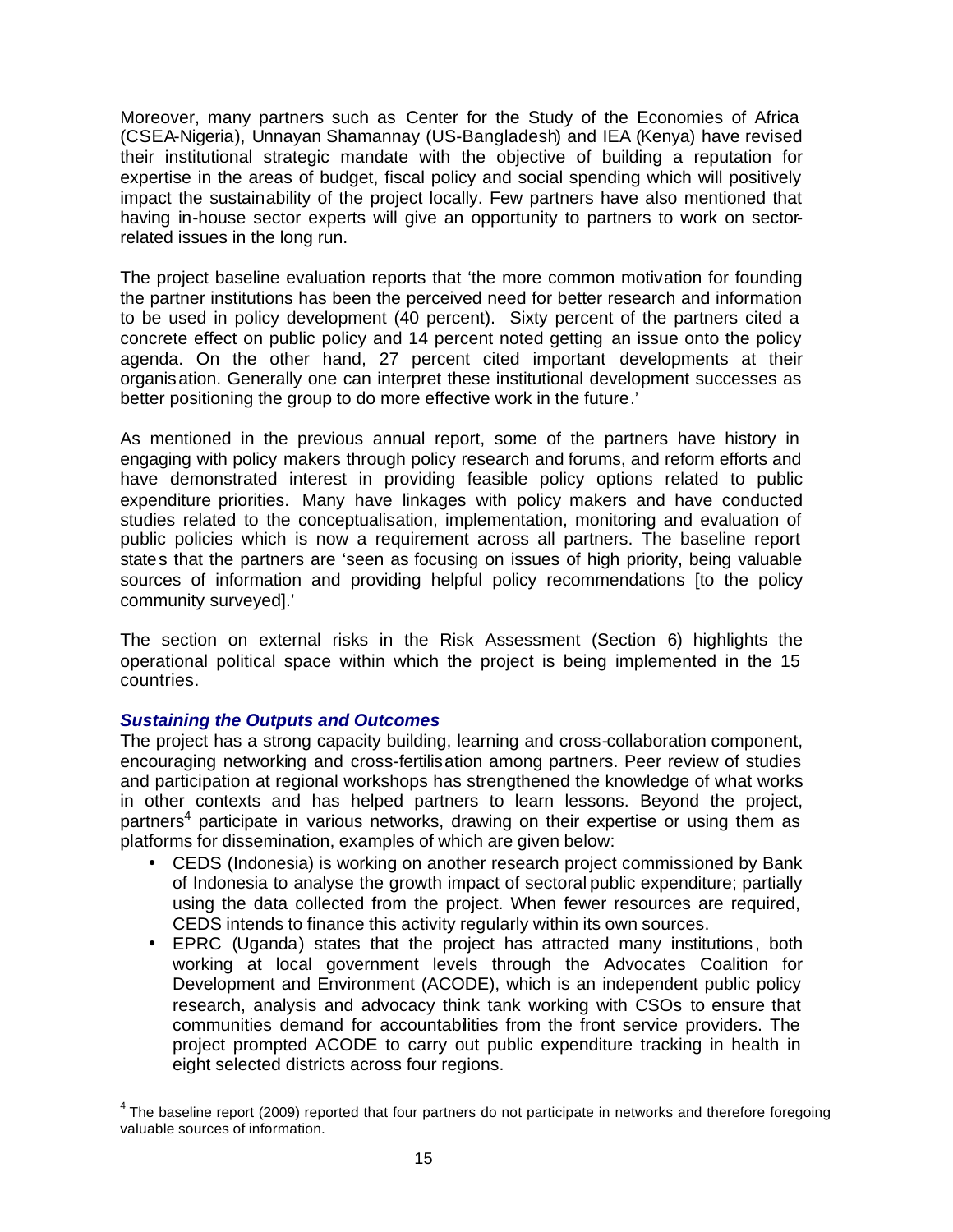The training modules and data developed by the project will be made available in the public domain for interested, like-minded organizations and in other countries where the analysis can be replicated or the data can be used for engagement with policymakers. In sustaining outputs and impacts of the project, few examples of partners' continued interest in the project activities beyond the duration are given below:

- Graduate School of Public Administration and Public Policy (EGAP-Mexico) reports that the project is part of their institutional knowledge about public finances, which is a keystone for EGAP's Master and PhD degrees. In fact, it is planned that analysis will also be conducted in sectors other than education, health, and water providing a wider understanding of how the government reassigns and uses its budget to benefit the poor. Not only will the project transcend its five years duration, but it will also be expanded.
- In terms of financial sustainability, the plan of Economic and Social Research Foundation (ESRF-Tanzania) is to design and offer some short courses on expenditure analys is to government departments all over the country and other interested stakeholders which will either be self-paid or donor funded.
- The project has increased the scope of public expenditure monitoring research for budget related research activities in Bangladesh for which our partner, US, is known. US intend to regularly update the studies going forward and after the project duration.

Since the 15 partners are located in different country contexts with different political climates<sup>5</sup>, the overall success of the project is dependent on several factors and actors (addressed in the risk management section). In particular, the success of the project is dependent on a sequence of reforms or actions to be made by policy makers and government officials including elected leaders , which is beyond the immediate control of the project. As the lead project management unit, GDN will monitor variations in project activities, keeping in mind the country and institutional context and report all variations to DFID.

# **12.Innovation**

# *Project Experience:*

The project has several innovative features:

- The project is developing regional hubs, which will be a useful platform in sharing data.
- Establishing a group of skilled and sustainable think tanks and research institutions conducting effective, unbiased, non-partisan analysis and communication on issues related to public expenditure analysis in the education, health and water sectors.
- Developing internationally comparable information on public expenditures, incidence (who benefits), effectiveness, and policy reforms in the social sectors and infrastructure that will begin to build international benchmarks for the quality of public spending. Policy makers will be interested to see how their countries compare to others.
- Promoting South-South learning, the project has a strong networking and collaborative approach wherein the partners learn from eac h other's experiences. For peer-review, partners are paired in groups to provide feedback on reports,

 5 The context statements have been given in the Annual Report, June 2009.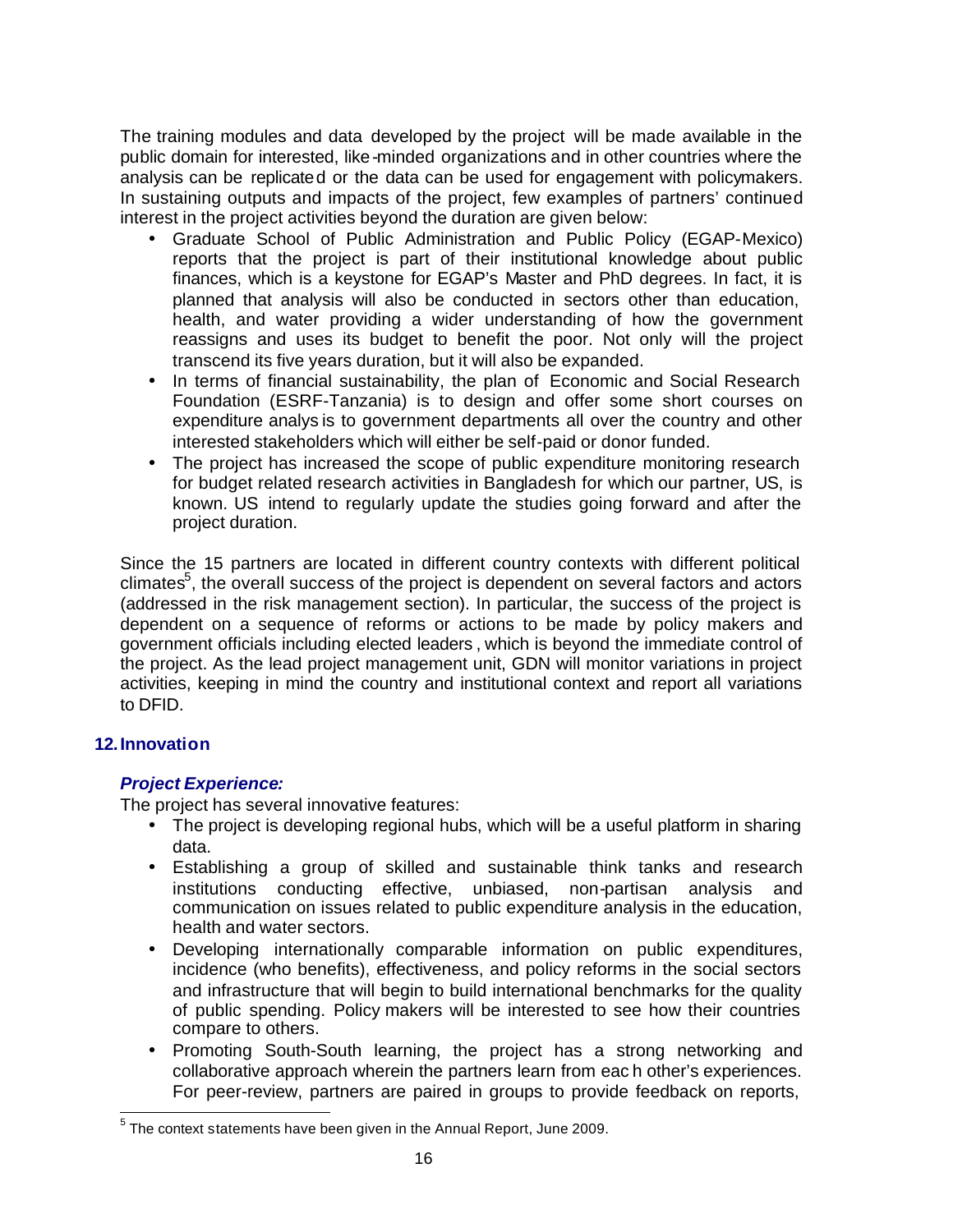enriching analysis efforts. Networking and cross -fertilisation is evident in regional workshops with interactive sessions between partners.

- By linking grant support to well-conceived analytical work, the project is an excellent learning experience for donors and grantees. The Hewlett Foundation have shown interest in the project to understand how credible evidence based analysis can inform policies in PEM.
- Partners are engaging in actual collaboration with government officials, while not always possible or suitable which can be an excellent means of changing the behavior of government. If officials play a role in the generation of the analytical work, fully understand the thinking behind it, and acknowledge its reliability, they will be more likely to respond than if a report is simply provided to them by an outside organisation.

#### *Geographic Location and conditions of Operation*

The project has partners located in 15 countries in developing countries and transition economies in Central, East and South Asia, Africa and Latin America.

In most countries, the project is among the first to provide rigourous public expenditure priority analysis in key development sectors of health, education and water. Before the commencement of the project, most analysis in countries has been restricted to public expenditure tracking that provides limited policy alternatives unlike the PEM analysis that is being done through PBA, BIA, CEA and budget simulations . Informed policy options based on rigorous PEM analysis will give think tanks and institutions the ability to spur improved governance. We are citing a few examples of the innovations in the countries where the project is being implemented.

In Nigeria, the PBA, BIA and CEA analysis represent the innovative techniques in the analysis of public expenditure options, processes and impacts in Nigeria – no similar studies have been conducted in Nigeria. In particular, PBA represented a new perspective to the study of efficiency of public spending in Nigeria. In Uganda, the innovation has helped the partner reach out to stakeholders – for instance, other CSOs engaged the central government on inadequate budget allocation in FY2010/2011 draft estimates on health and agriculture. EPRC (Uganda) states that the approach is different since it relies on evidence and the tools of analysis can be applied to various policy advocacy institutions. In Nepal, where development disparity and poverty is skewed with topography and therefore remoteness, analysis is being carried out taking into consideration the effect due to topography. Topographical differences, remoteness and conflict affected areas will be kept in mind in designing recommendations for policy alternatives.

#### **13. Learning from GTF**

As the project is still in its early phases of engaging in rigorous analysis and has completed the first phase, there has been no considerably significant risk in raising expectations on the demand side which cannot be met on the supply side. In attempting to spur a change in the culture of governance in 15 countries, the project will reach a relatively more mature stage after another year or two where comprehensive policy recommendations will be disseminated on a timely basis to key stakeholders (government officials, media, policymakers, CSOs) by the 'change agents' (partners) in their countries.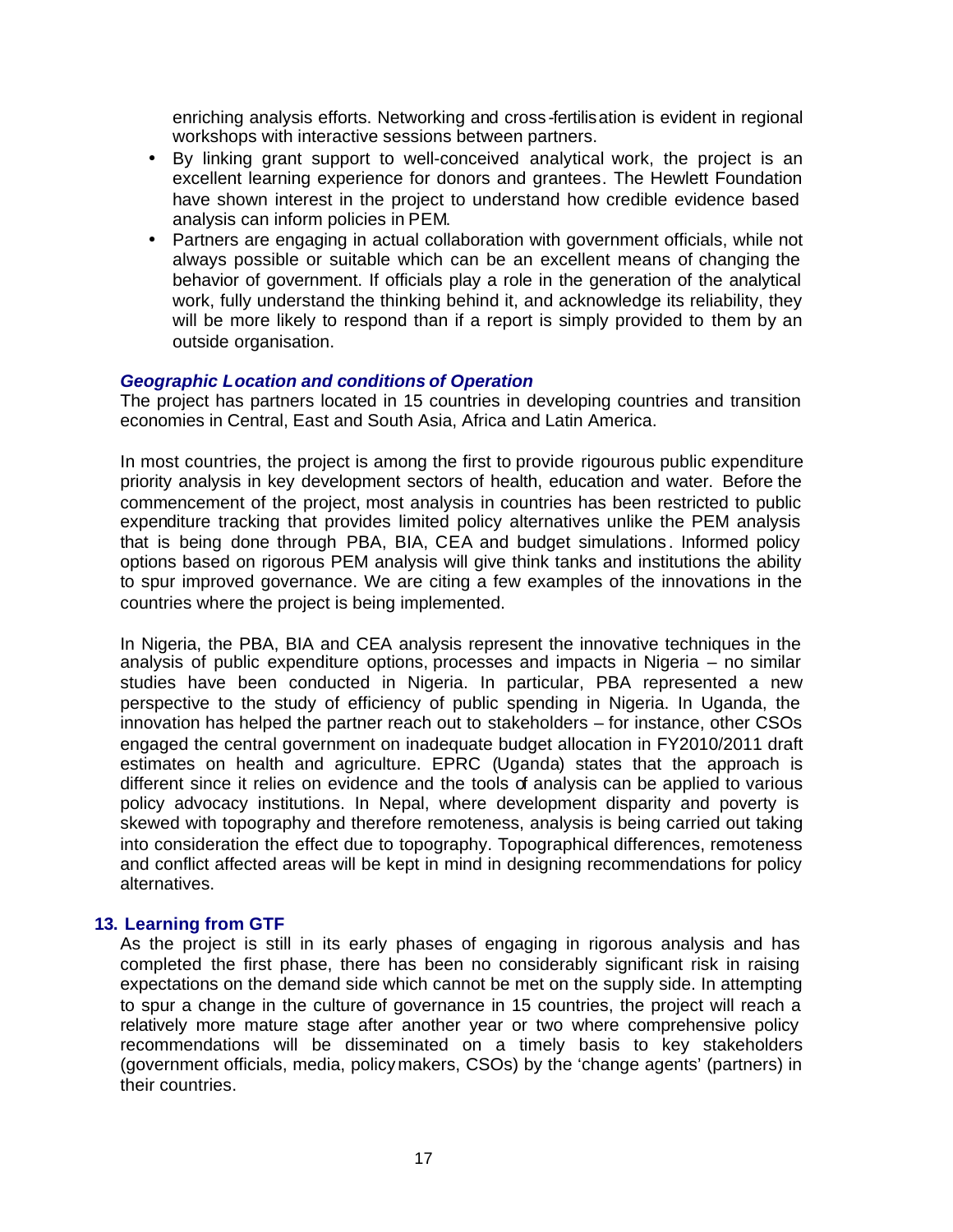The project emphasises a shift from confrontation to informed engagement which has already helped some CSOs increase their influence. Partners have collaborated with government officials for procurement of budget data and in few instances; the officials have expressed their interest in the output of the analytical work. During the reporting period, some of the partners have engaged with key stakeholders (government officials, policy makers and CSOs):

- The President of the Transparency Commission in Guatemala has shown interest in the initial results of the analysis conducted by FUNDESA (Guatemala).
- The findings from the analysis on health revealing that the coverage for the lowest income groups is at the facilities level, with the least equipment and expenditure. These informed the recommendations made by IEA (Kenya) in their memorandum to the Ministry of Finance.
- The results from the first phase have been shared by Centre for Budget and Policy Studies (CBPS-India) with the Expenditure Reforms Commission, Government of Karnataka.
- CBPS (India) has formed partnerships with CSOs like the Suvarna Arogya Suraksha Trust who are working directly with the government to increase their leverage for constructive engagement.

With a strong capacity building component, he project has also supported linkages between partners allowing for sharing of methodologies and resources. The networking has encourages peer learning among partners. Exchanging data between countries within the 15 partner network has provided a basis for making valuable comparisons of results. The project has the following methods to build and sustain the network:

- Development of an intranet project webspace (http://gdnpem.projectspaces.com/) that will help partners to network
- Regional workshops encouraging cross-fertilisation
- Twinning arrangements that have matched teams working together

## *Tools and Methods for Measuring Governance*

GDN and Results for Development (R4D) have developed research tools, PBA and BIA, to unpack the budget data in the sectors of education, health and water.

## *Programme Budgeting Analysis:*

The tool PBA helped gain a better understanding of sources of funding and the way money is allocated in the social sectors. The administrative sources of spending was identified for each of the three sectors and budget data was acquired from each of these sources after which budget data was aggregated and presented in a way that demonstrates something meaningful about the money being spent.

Data was aggregated in each sector in the following three activities:

- Spending by Facility-Level or Type Analyzing spending by facility level did not involve looking at budget records from specific facilities. Instead, the purpose of this analysis was to identify how spending is divided overall across facility types (for example, primary versus secondary educational facilities) and how money is spent within the three sub-sectors. This analysis also involved looking at spending over time to identify trends or disruptions in the way that the government is allocating funds.
- Spending by Sector The sector-wide analysis did not sub-divide spending by facility types or inputs. Instead, this analysis presented a big picture view of the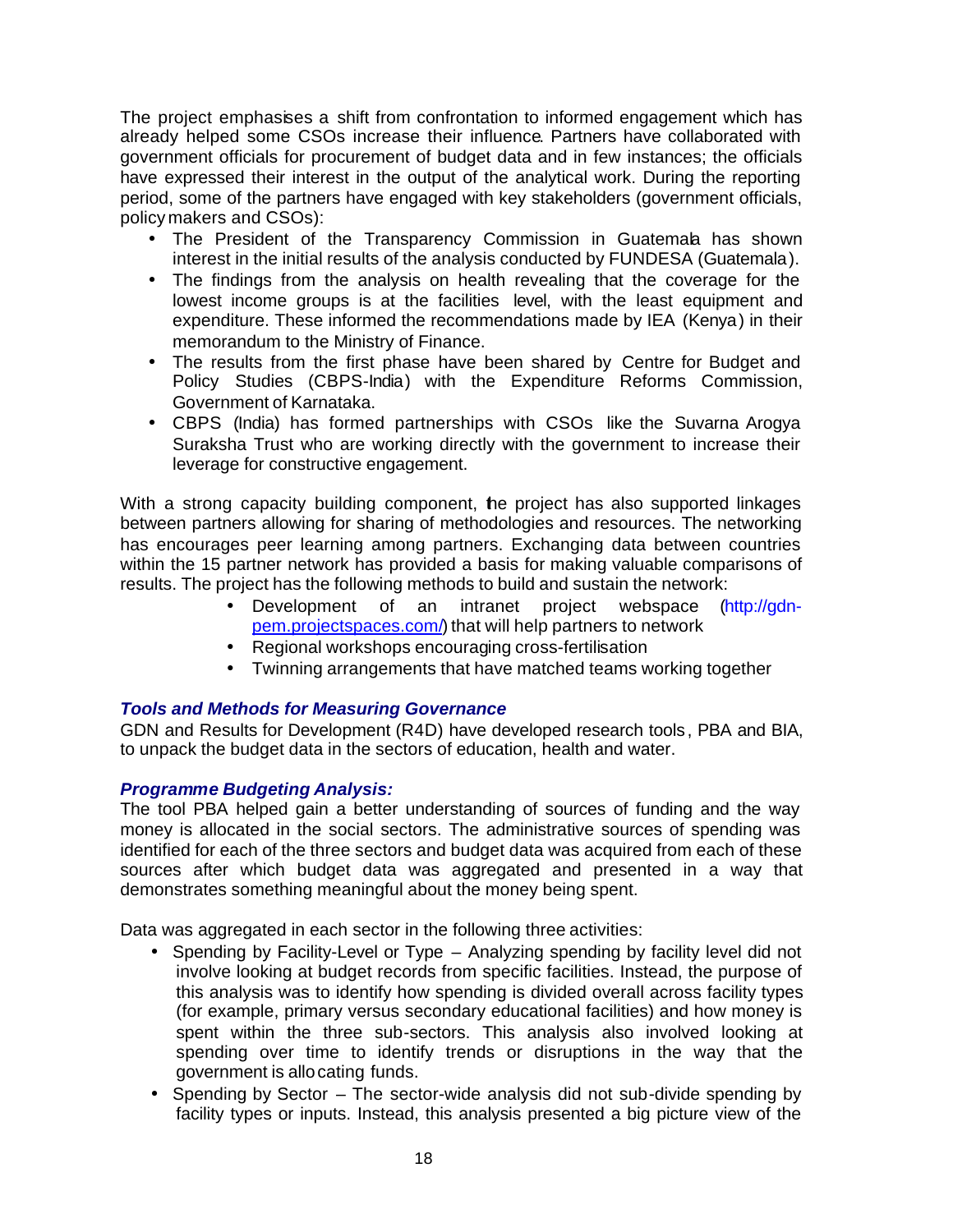sector, including the division of spending between recurrent and capital costs, wages versus non-wage costs, and domestic versus donor sources. This analysis also involved looking at spending over time to identify trends or disruptions in the way that the government is allocating funds.

• Spending by Purpose - This type of analysis was the least aggregated and proved to be the most informative. Once spending by facility-level and sector was analysed, a more in-depth look was taken at some aspect of how money is spent within one component of each sector which was policy relevant.

Results from the analysis showed that in education, in most of the 15 countries  $-$ Argentina, Armenia, Bangladesh, Ghana, Guatemala, India, Indonesia, Kenya, Mexico, Nepal, Nigeria, Peru, Philippines, Tanzania and Uganda – of the majority of government expenditure on education comes from domestic sources. Donors have had a relatively smaller share of the total expenditure on education in these countries and declining since 2005. According to the PBA across the 15 countries, there is, as expected, a higher recurrent expenditure (expenditure on wages and salaries and purchase of goods and services) as compared to capital expenditure (expenditure on fixed assets) in education. The recurrent expenditure as a percentage of the total varies widely in certain programmes/facility levels, specifically primary education. The recurrent spending on primary education is more than 90 percent for countries like Argentina, Ghana, Mexico, Nepal, Philippines and Uganda. The proportion is as high as 60% or more in countries like Kenya, Nigeria, Bangladesh and Armenia.

What was also seen is that there is much more variation in the division of wages (personal services) and non-wage (maintenance and other operating expenses) expenditures in recurrent spending across countries. Nevertheless, consistently across most countries, wages in primary education crowd out expenditures on other inputs, including supplies, equipment, and maintenance – which typically leads to poor infrastructure, maintenance and poor quality of services.

#### *Benefit Incidence Analysis:*

The second analytical component of the project was a BIA of the education, health, and water sectors. The purpose of this activity was to gain a better understanding of whether government funds in the social sectors are equitably distributed across different income/expenditure groups or if spending is in reality targeted to either worse-off or better-off individuals. To conduct BIA, partners estimated the average government subsidy for service utilisation in each sector and facility level. They used household data to identify individuals who are service users, and aggregated the service users over expenditure quintiles. Average benefit incidence conducted by the partners made major assumptions concerning the allocation of spending, such as that the government subsidy for one unit of a social sector service is the same for all individuals, regardless of income/expenditure level and geographic location within the population area. It was important for partners to not only recognise these limitations but also take them into consideration when interpreting the results of this analysis.

BIA of public spending undertaken by the partners sought to determine the extent to which this has benefited the poor. The analysis provided a clearer view of the equity or inequity of public spending; important information for policy makers and donors who may be interested in better targeting their spending to impact the lives of lower-income households. In particular, the studies captured the distributions of the benefits of public spending on education and drew policy insights and recommendations from this